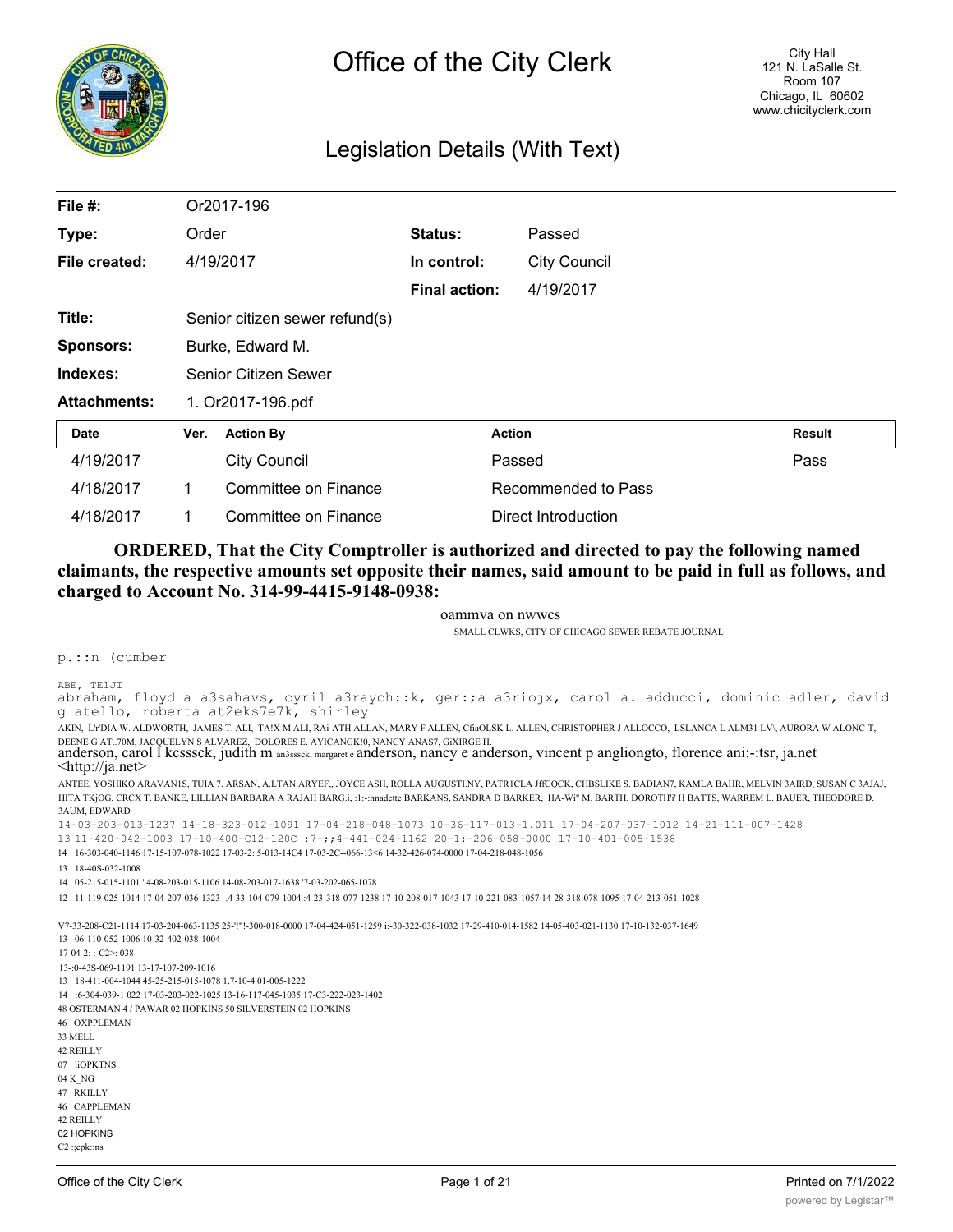42 SMITH 02 HOPKINS 38 SPOSATO 48 OSTERMAN 48 OSTif.RY.AK <http://OSTif.RY.AK> 48 osterman 42 REILLY 41 NAPOLITANO 02 HOPKINS 4 3 SMITH 43 SMTTH 42 REILLY 42 REILLY 43 SMTTH 02 HOPKINS 47 WWAR 02 HOPKINS 4.": RFTI..LY 08 KARRIS 02 HOPKINS MOORE t-?. REILLY 48 OSTERYAN 42 REILLY 4! NAPOLITANO 49 MOORE 02 HOPKINS 38 SPOSATO 3b SPOSATO 38 SPOSATO 48 OSTERMAN 4.2 RIM T.I.Y 46 CAPPLEYAN 02 HOPKINS 4 3 AvRENA 02 hopkins

50.00 50.00 50.00 50.00 50.00 50.00 50.00 50.00 30.00 30.00 50.00 50.00 50.00 30.00 50.00 50.00 50.00 50.00 50.00 50.00 50.00 50.00 50.00 50.00 50.00 50.00 30.00 50.00 50.00 50.00 50.00 50.00 50.00 50.00 50.00 50.00 50.00 50.00 50.00 50.00 30.00 30.00 30.00 50.00 50.00 50.00 30.00 50.00 50.00 50.00 50.00

COMMITTEE ON F INANCE SMALL CLA7JMS, CITY Oi" CHICAGO SEWER REBATE JOURNAL

pin number

3ECK, ANNE M BECKER, CHARLES E BECKER, MICHAEL A B3CXMBN, GARY P BEDELLA, ALIRE:) J BEI2ER, I'IARLYS A BEISER, ELIZABETH R BENAS, TOBEY L. BENSON, RUTH A 3ERGER, ELIZABETH J 3ERGER, JOAN 1 BERGER, STEPHAN 3ERGEIELD, HARBARA BERGSTROM, GEORGE F 3ERKSON, DAVID M. 3ERLAND, ROBERTA BERLIN, 303 A. BERNSTEIN, SUSAN BERRY, EUGEN'. A E. 3ERSTELL, GERALD EINALBER, RICARDO D BISHOP, BEVER1, Y BLAHO, ELEANOR A. BLANC, SUSAN E BLANEY, ROSE BLATNICK, FRANK A BLOCH, SHELLY BLOMMAERT, LEROY BLOOM, PETER BLUM, 3ETTV.

### bljxen-ha:,, ton c blumstein, ri :a boat eng, jake

OOBICH, JOSEPH BOCK, EDWARD JaODEK, HANS 302AARD, CARL 303ACH, IARISA BOLTON, CHARLES M I30NIECKI, JOSEPH M. BOOK, CASSANDRA L 303KIE, LILLIAN L BOOTH, FRANCES L BORKOVICH, MiLLIE K. 30RLEFF, JANICE 30THUN, ROGER BOTT, JVWtS R BOUCHSR, CHRISTINE I-30ULIS, PAUL S 30U«IN, JANET X. BOWERS, MARY M

14-1 6-300-032-22 17-03-201-076-1002 17-03-221-004-0000 17-03-227-020-1013 14-15-407-037-1005 17-04-213-051-1034 17-03-214-014-1171 17-03-200-063-1012 14-13-323-012-1048 14-18-323-012-1048 14-18-323-012-1048 14-18-323-012-1 214-014-:: 085

17-03-107-019-1069 17-10-309-015-1825 17-03-040-200-IC60 14-28-200-004-1126 17-10-202-063-1008 14-21-101-035-11-89 25-11-300-020-0000 14-28-308-022-1136 14-03-407-015-1062 20-12-100-031 1025 13 18-411-006-1005 42-11-100-200-1471 20-1v-100-003-1262 ",4-05-211-021-1125 17-04-207-087-1292

14 08-203-063-1003 14-28-103-055-1018 17-03-281-203-1030 17-10-401-014-1246 14-23-318-064-0000 14-16-800-032-1028 14-28-200-004-1136 17-04-211-033-1057 14-28-320-030-1029 11-30-322-038-1034  $-4 - 7i - i06 - 2 - 7 - 0000$ 

:. 3-06-1 10-032-1041 17-03-114-003-1060 17-10-208-020-1324

13 02-300-009-1038 20-12-100-003-152":

14 18-323-012-1037 17-10-401-005-1437 '.4-21 -1 11-007-1623 14-18-323-012-1014 17-10-200-068-1249 17-03-207-068-1045 14-03-211-021-1043 11-82-200-039-1004

46 CAPPLEMAN 02 HOPKINS 02 HOPKINS 02 HOPKINS

47 PAWAR 07 HOPKINS 02 HOPKINS 02 HOPKINS 47 PAWAR 47 PAWAR 02 HOPKINS 43 SMITH

SMITH REILLY SMITH TUNNEY REILLY 46 CAPPLEWAK 08 HARRIS

43 SMTTH 48 OSTERMAN 04 KING 33 SPOSATO 46 CAPPLEMAN" 04 KING 46 OSTERMAN 02 HOPKINS **48 OSTERMAN** 44 THNNEY

43 42 43 44 42

- 43 SMITH
- 42 RETLLY
- 43 SMTTH

46 CAPPLEMAN 44 TUNNEY 43 SMITH 43 SMITH

- 49 MOORE
- **46 CAPPLEMAN**
- 41 NAPOLITANO 43 SMITH

42 REILLY 39 LAURINO 04 KINC-

47 PAWAR

42 RETLLY

**46 CAPPLEMAN** 

47 PAWAR 02 HOPKINS

42 RETLLY

43 OSTERMAN 4 9 MOORE 50.00 50.00 30.00 50.00 30.00 30.00 30.00 50.00 50.00 50.00 50.00 50.00 50.00 50.00 50.00 50.00 50.00 50.00 50.00 50.00 50.00 50.00 50.00 50.00 50.00 50.00 50.00 50.00 50.00 50.00 50.00 50.00 50.00 30.00 50.00 50.00 50.00 50.00 30.00 50.00 50.00 50.00 50.00 50.00 50.00 50.00 50.00 50.00 50.00 50.00 50.00

COMMITTEE CN FINANCE SMALL CLAIMS, CITY OF CHICAGO SEWER REBATE

JOURNAL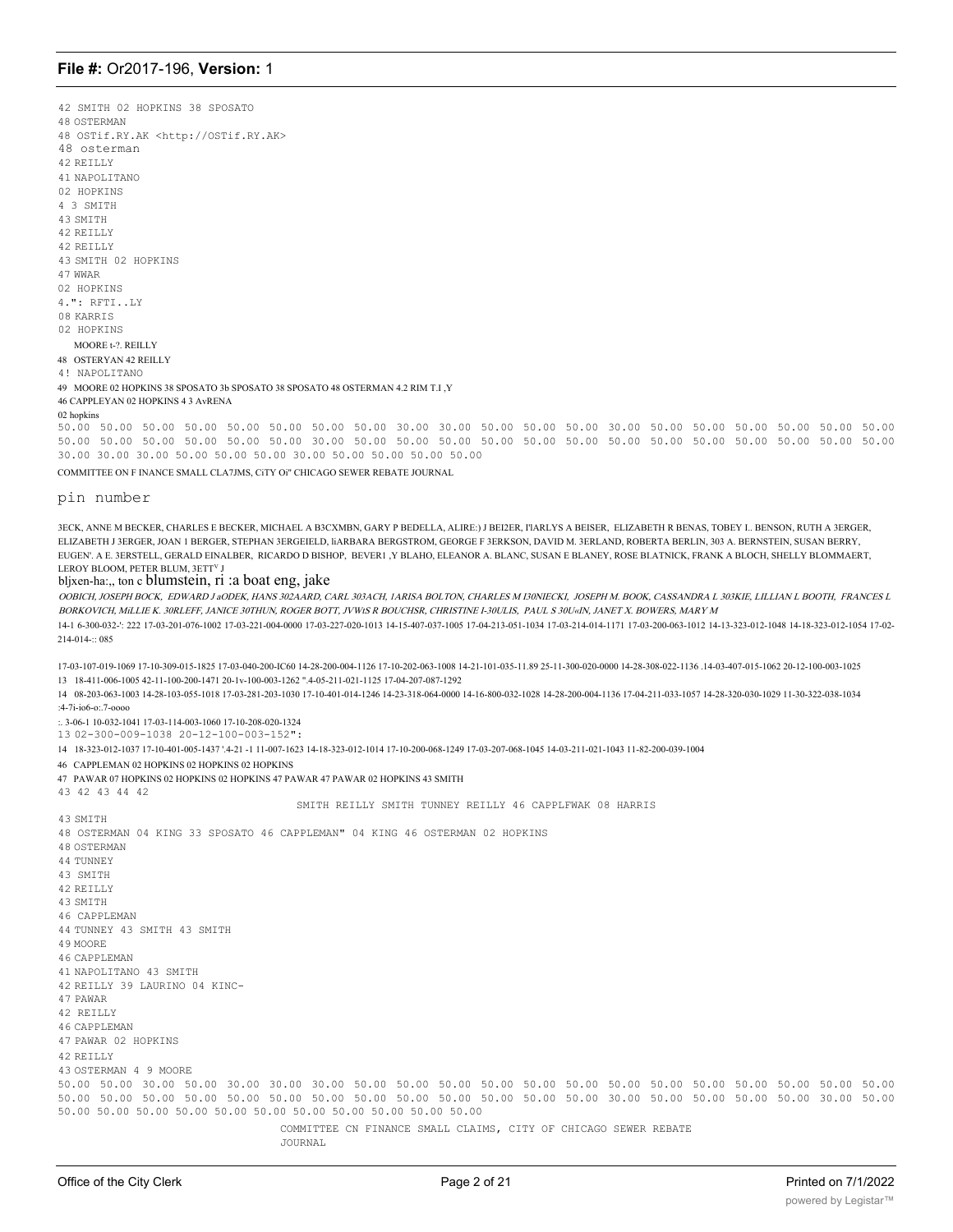PTN NUMBER

BOWLES, IOIS P. BOYKINS, PEARLIE M BOYT, SUSAN M BRADER, HE2WIG BRADLEY, LIAINE 3RECHKR, JUL ITT A 3REYMEYER, DLANNE L. 3RODAY, ALDSR1' J 3RCWERS, L WILLIAM BROWN, IXKO'l'liY A brown, m diane 3ruskt, sqnia 3rzo7.0wski, margaret buchanan, rohert r. 3ucklan3, william c :3u:.ani:!A, mary ann butters, brian e byrne, kathleen she, roger j. 3ystf.dt, jean m CALKINS ill, RUSSELL W CA-3EP., PHYLLIS CAMINO, CfK-S K CAMPBELL, LEA CAMPBELL, VICTORIA 3 CARLSON, DIETRICH G. CARLSON, PATRICIA R CARONE, GERALDINE CARPENTER, PETER M. CARROLL, NANCY L. CASALS, LUIS CASPER, ERNEST E. CASSIDY, JOSEPH CEIA, JOSEPH N. CHAMWONG, GWGOC, ETHELWYN S. MARILYN T. ENID E CHiaA, :,:ni:a c CHISH7T, HASAN CHRTSTTANSEN, CA.ROL CHUKSRMAN, FRANCES CHUNG, DONN CIPRIANI, JOHN CLAIRE, MARY CLANCY, MARY E CLARK, LAURINE CLINTON, EDWARD X. CLOUSING, RUSSELL OOAN, RICHARD M. COFcKfiK, GRETCHEK 20-12-100-003-1190 14-03-408-035-0000 14-07-422-051-1004 14-18-323-012-1079 14-06-213-014-0000 14-05-211-021-1045 14-33-400-042-1044 14-28-206-005-1187 14-16-304-039-1226 14-05-409-026-1005 14-21-106-032-1039 10 36-118-005-1069 20-12-100-003-1053 14-33-304-049-1001 17-03-214-014-1166 17-10-200-065-1065 17-04-424-051-1134 14-08-301-043-1004 14-28-202-017-1064 14-29-310-048-1001 17-03-213-020-1035 17-03-228-024-1035 17-03-208-021-1116 17-04-209-044-1043 20-11-206  $-027 - 0000$  $11.32 - 109 - 011 - 0000$   $14 - 21 - 111 - 007 - 1008$  $17 - 03 - 228 - 032 - 1169$   $14 - 21 - 101 - 035 - 1236$ 13 06-110-051-1016 14 16-301-041-1101 17-22-110-114-1025 17-10-401-005-1733 17-16-419-004-1034 20-12-100-003-1447 14-05-215-C17-081 14-21-305-030-1096 17-1.0-401-005-1001 10 36-118-003-1006 14-28-322-018-0000 14-28-207-004-1609 17-10-202-063-1146 11 31-112-033-1006 17-03-214-014-1147 17-03-220-020-1182 14-18-323-01.2-1059 17-03-203-021-1104 17-09-444-024-1101 17-15-307-036  $-1212$  1.7-04-207-067-1 593 04 KING 48 OSTERMAN 47 47 40 O'CONNOR **48 OSTERMAN** 43 SMITH 44 TUNNEY 46 CAPLLMAN 48 OS'IERKAN **46 CAPPLEMAN** 50 SILVERSTEIN 04 KING 43 SMITH 02 HOPKINS 02 HOPKINS 02 HOPKINS 43 SMITH 44 TUNNEY 43 SMTTH 02 HOPKINS 02 HOPKINS 02 HOPKINS 02 HOPKINS 04 KING 49 MCORE 46 CAPPLEMAN 39 : AJR1. MO 02 HOPKINS 46 CAPPLEMAN 41 NAPOLITANO 46 CAPPLEMAN 02 HOPKINS 42 REILLY 04 KING 04 KING **48 OSTERMAN** 46 CAPPLEMAN 42 RETLLY 50 STLVERSTEIN 43 SMTTH 44 TUNNEY 42 RFTLI.Y 49 MOORE 02 HOPKTNS 02 iOPKiNS 47 PAWAR 02 HOPKINS 42 REILLY 02 HOPKINS 02 HOPKINS 50.00 50.00 50.00 50.00 50.00 50.00 50.00 50.00 50.00 50.00 50.00 50.00 50.00 50.00 50.00 50.00 50.00 50.00 50.00 50.00 50.00 50.00 50.00 50.00 50.00 50.00 50.00 50.00 50.00 50.00 50.00 50.00 50.00 50.00 50.00 50.00 50.00 50.00 50.00 50.00 50.00 50.00 50.00 50.00 50.00 50.00 5

ooMMiTna: on finwck

SMALL CLAIMS, CITY OF CHICAGO SEWS?, REBATE JOURNAL

#### PIN NUMBER

50.00 50.00 50.00 50.00 50.00 50.00 50.03

COHEN, DAVID COHEN, LOUIS COHEN, LYNN A COHEN, STEPHEN Z. COHRA.N, ERMA 0. COLE, JEFFREY COLEMAN, OERALDINE 2 COLEMAN, HELEN M. COLLINS, CLALDETTE M COLLINS, MARIE K COLLINSON. HENRY D. OOMER. THOMAS M CONDON. RICHARD P. CONSCTVOY. FRANCES CON71. RICLaffi N CONTSERAS, BEN COOK, MERCER COOK, ROBERT J. COPELAND. RICHARD Z CORK'S!FRO, CARMINE CORY, DAVID E. COSTA., GEORGE V. COTOVSKY, GAIL COTOVSKY, SHERWYN COUSINS, BERTHA T. COUTELITE, DEE j J COWDREY, GEORGE CROKS, i./:'NN CRONIN, SUE CRUZ, AMARIO CUCCHIAPO, STEVEK CUMMING3, BERRY CUNNINGHAM, DOROTHY CUNNINGHAM, FRANCES A. CURRY, JANE M CORKY, Jjl.TA DABICT, MIKE 0 DABRCWSKI, KATHLYN DAHL, ELEANOR

DAUGTRDAS," GEORGE S. DAVID, NEAL EAVID, RICIIARD J TAVTES, SONNTE DAVIS, EDWARD DAVIS, LYNN ELLEN DAVIS, ROWLAND DAVIS, STEVEN L DAVOREN, PATRICIA E DAYAL, SUSH3ELA DEBUSMANN. RALPH W

14-05-403-021-1137 17-10-400-013-1559 14-05-215-015-1339 1.7-10-400-012-1229 20-12-102-007-1059 17-10-202-083-1053 13 10-200-026-1028 .14-16-301-041-1521 17-03-215-013-1331

14 33 -414 -0 - 3213 14 -28 -206 -005 -1297 14 -21 -100 -018 -1328 14 -05 -202 -016 -1020 17 -03 -222 -015 -0000 37 -04 -441 -034 -1239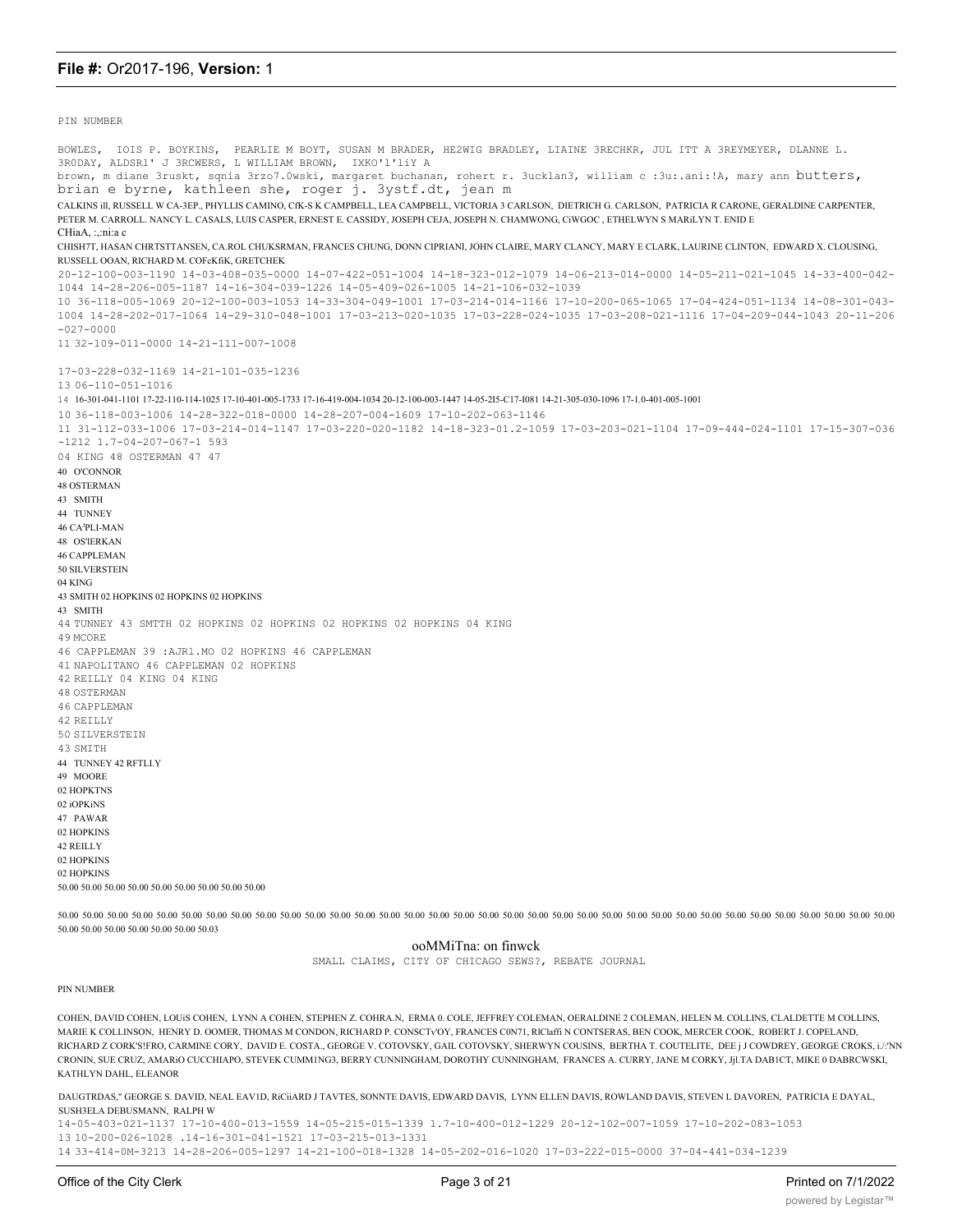19 19-200-061-1002 20 13-102-029-1056 10-36-120-003-1215 14-28-105-072-1064 17-03-222-023-1351 17-03-220-020-1069 17-04-207-067-1029 14-05-215-015- 1017 14-05-215-015-1018 14-17-418-025-1001 r!-C3-214-014-1176 17-04-207-087-1080 17-03-203-009-1288 14-08-407-022-1028 14-19-230 -039-1001 I.4-28-105-0\_'2-1063 17-03-208-021-1144 17-10-400-012-1466 14-07-324-043-1007 14-33-102-039-1014 20-11-206-036-0000 14 -08-403-035-0000 17-16-423-002-1092 14-1.6-301-041-1009 14-05-407-015-1038 14-21-314-048-1713 14-05-407-015-1070 14-28-206-005- 1069 14-18-323-012-1052 17-10-400-035-1101 14-21-110-020-1147 17-03-228-032-1054

13-10-200-026-1044 17-10-221-083-1045 13-10-200-026-1115 48 OSTERMAN 42 REILLY 48 OSTERMAN 42 REILLY 03 HAIRSTON 42 REILLY 89 LAURINO 46 CAPPLEMAN 02 HOPKINS 43 SMITH 44 TUNNEY 46 CAPPLEMAN 49 MCO.RS 02 HOPKINS 02 HOPKINS 23 zalewsk; 05 hairston 50 silverstein 44 TUNNEY 02 HOPKINS 02 HOPKINS 02 HOPKINS 48 OSTERMAN 48 OSTERMAN 46 CAPPLEMAN 42 REILLY 02 HOPKINS 42 REILLY 48 OSTERMAN 47 PAWAR 44 TUNNEY 02 BORONS 42 REILLY 47 PAWAR 43 SMITH 04 KING 48 OSTERMAN 04 KING 46 CAPPLEMAN 48 OSTERMAN 44 TUNNEY 48 OSTERMAN 44 TUNNEY 47 PAWAR 42 REILLY 46 CAPPLEMAN 02 HOPKINS 08 HARRIS 39 :aurtno 42 REILLY 39 IAURINO 50.00 50.00 50.00 30.00 50.00 50.00 50.00 30.00 30.00 50.00 30.00 50.00 30.00 50.00 50.00 50.00 50.00 50.00 50.00 50.00 30.00 50.00 30.00 50.00 30.00 30.00 30.00 50.00 50.00 50.00 30.00 50.00 50.00 80.00 30.00 50.00 50.00 50.00 50.00 50.00 50.00 30.00 50.00 80.00 30.00 50.00 50.00 50.00 50.00 50.00 50.00 or\*Mnrs3 on Fames SMALL ORBS, CITY CF CHICAGO SEWER REBATE JOURNAL NAME

DEEN, YOLANCA Di'-yAR, EDITH ?. DEMOSS, JON DENrL MARGARET DiLN'lON, HOWARD L. DESANT.T, GEORGE DIAMOND, RITA DiCK, AZILE V. dijohn, frank a dillard, barbara ;;iijCF£nzo, gloria D1MAA.NO, DIANA f DINN, LINDA DIRKS, DEBOFA:: DIXON, CAROLYN C DOANE, MARICA E DOELL, EMIKO DOMINGUEZ, RI CARLO DOMUROT, JANE DONASH, IRENE LONNELLEY, THOMAS F. s BARBARA C. DOW, BARBARA J. DREiSKE, JOHN

### drell, awurrs

DRIVER, M. LYKNE ORLTAN, ROSANNE XEBNER, Xt&LZZX S. XTGNAN, PATRICK DUKELSKY, SHEILA A. DUNIGAN, MALINDA DUNN, JOYCE R DUNN, VICKI DURANT, ROBERTA EASTLAND, SHARON SDGR3.R, JAMES SDLIS, STEFAN '7. EHRKART, MELAN.! ;■' EHRLICK, ALLEN STCHENOLD, KENNETH G EISEMAN, SHARON 1::iSE.N3ERG, KARL S. EISENSTEIN, GERALD T. ELLTOTT, KATr1LEEN ELLSWORTH, MARTHA L ELOWS, MARLENE ENC-M-AGAN, TNGSi:; 3 enta, juliet er:::otg, Eleanor evans, laura j ey:;el, ilya kajardo, roberts judith, marohn ALDERMAN AMOUNT

| 17-03-777-020-1012 02 HOPKINS     | 50.00 |                   |       |
|-----------------------------------|-------|-------------------|-------|
| $17 - 03 - 201 - 060 - 10$ '16    |       | 02 HOPKINS        | 50.00 |
| $1.7 - 0.3 - 2.14 - 0.11 - 1.119$ |       | 02 HOPKINS        | 50.00 |
| :7-04-207-0>:7-n30 02 HOPKINS     | 50.00 |                   |       |
| $2C - i2 - i0f - 039 - 111B$      |       | 05 HAIRSTON 50.00 |       |
| 17-03-207-068-1103 42 REILLY      | 50.00 |                   |       |
| 10-36-119-003-1125 50 SILVERS7E!N | 50.00 |                   |       |
| .14-28-322-038-106743 SMTTH       | 50.00 |                   |       |
| 17-10-103-027-1319 42 REILLY      | 50.00 |                   |       |
| 17-03-214-014-1017 02 HOPKINS     | 50.00 |                   |       |
| 17-04-207-086-1338 02 HOPKINS     | 50.00 |                   |       |
| 13 07-220-036-1003 41 NAPOLITANO  | 50.00 |                   |       |
| 14 16-304-059-1137 46 CAPPLEMAN   | 50.00 |                   |       |

14 17-1.0-401-005-1038 42 REILLY 50.00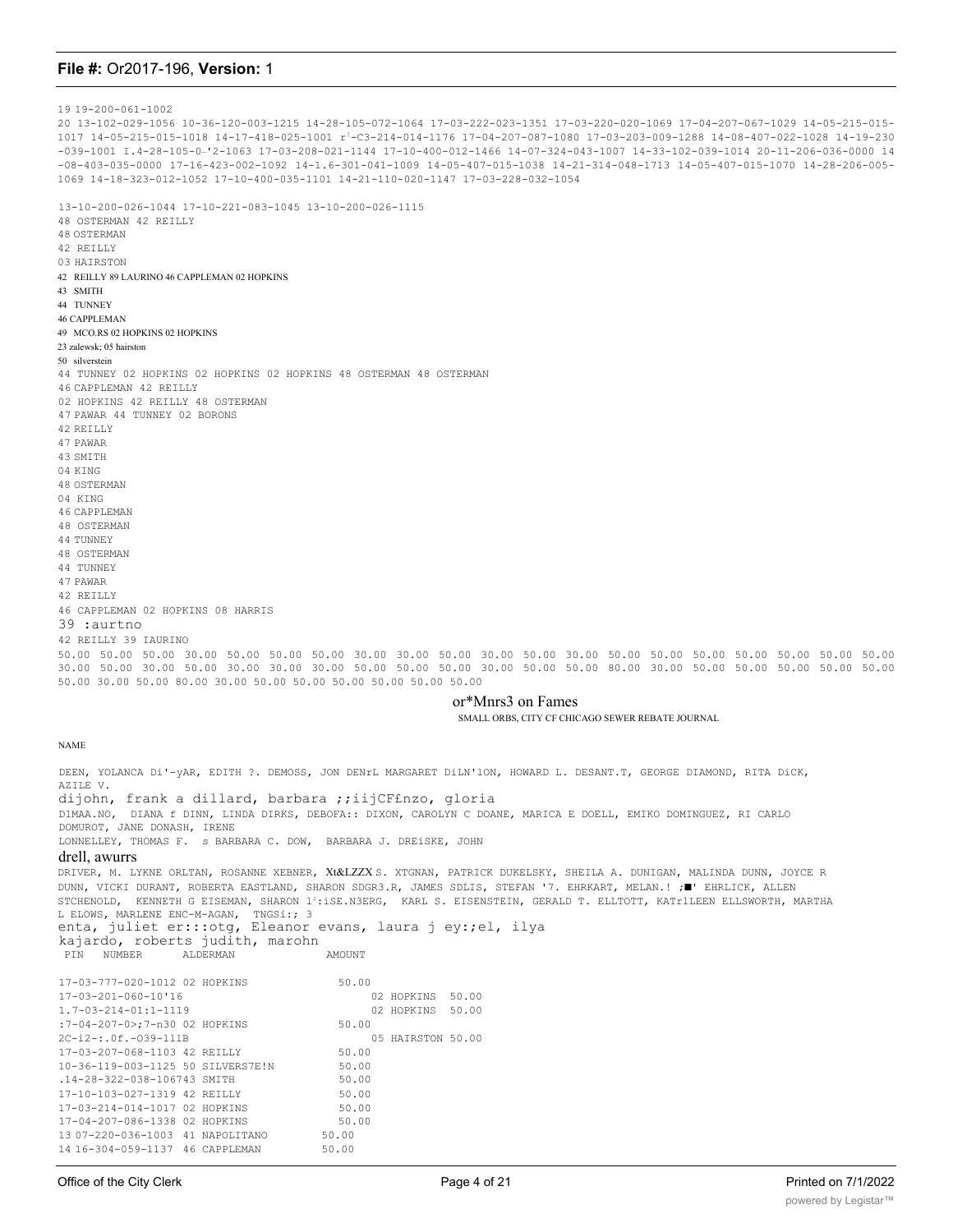| 14 17-1.0-401-005-1038                                                         |                       |       |          | 42 REILLY    | 50.00 |  |  |
|--------------------------------------------------------------------------------|-----------------------|-------|----------|--------------|-------|--|--|
| 14 K-01-lir'-010-1100                                                          |                       |       |          | 46 CAPPLEMAN | 50.00 |  |  |
| 14 17-C3-377-020-':005                                                         |                       |       |          | 02 HOPKINS   | 50.00 |  |  |
| 13 02-500-006-1027 39 LAURINO                                                  |                       | 50.00 |          |              |       |  |  |
| 14 05-203-012-1086 49 MOORE                                                    |                       | 50.00 |          |              |       |  |  |
| 14 14-28-822-015-0000                                                          |                       |       | 43 SMITH |              | 50.00 |  |  |
| 13 16-122-045-1004 45 ARENA                                                    |                       | 50.00 |          |              |       |  |  |
| 14 28-322 013 0000 43 SMITH                                                    |                       | 50.00 |          |              |       |  |  |
| 14 17-03-220-020-1597                                                          |                       |       |          | 0.2 HOPKINS  | 50.00 |  |  |
| 14 17-15-304-032-1171                                                          |                       |       |          | 02 HOPKINS   | 50.00 |  |  |
| 14 17-03-227-022-1.092                                                         |                       |       |          | 02 HOPKTNS   | 50.00 |  |  |
| 14 14-33-423-048-1246                                                          |                       |       |          | 02 HOPKINS   | 50.00 |  |  |
| 14 1.7-02-707-063-1 119                                                        |                       |       |          | 42 REILLY    | 53.00 |  |  |
| 13 16-1 16-031-101.9                                                           |                       |       |          | 45 ARENA     | 50.00 |  |  |
| 14 21-111-007-1005                                                             | <b>46 CAPPLEMAN</b>   |       | 50.00    |              |       |  |  |
| 14 10-36-103-013-1226                                                          | <b>50 SILVERSTEIN</b> |       | 50.00    |              |       |  |  |
| 14 17-16-419-004-1078                                                          | 02 HOPKINS            |       | 50.00    |              |       |  |  |
| 14 17-03-106-027-1009                                                          | 43 SMITH              |       | 50.00    |              |       |  |  |
| 14 14-21-110-020-1290                                                          | <b>46 CAPPUMAN</b>    |       | 50.00    |              |       |  |  |
| 14 17-10-318-031-1212                                                          | 42 REILLY             |       | 50.00    |              |       |  |  |
| 14 17-03-222-023-1146                                                          | 02 HOPKINS            |       | 50.00    |              |       |  |  |
| 14 14-05-407-015-1003                                                          | 48 OSTERWN            |       | 50.30    |              |       |  |  |
| 14 17-03-220-023-1.1.41                                                        | 02 HOPKINS            |       | 50.00    |              |       |  |  |
| 14 14-07-413-035-1001                                                          | 47 PAWAR              |       | 53.00    |              |       |  |  |
| 14 17-04-424-031-1376                                                          | 02 HOPKINS            |       | 50.00    |              |       |  |  |
| 14 17-03-304-064-1036                                                          | 02 HOPKINS            |       | 50.00    |              |       |  |  |
| 14 14-18-410-047-1001                                                          | 47 PAWAR              |       | 50.00    |              |       |  |  |
| 14 17-03-214-017-1007                                                          | 0.2 HOPKINS           |       | 50.00    |              |       |  |  |
| 14 14-28-318-0/7-1319                                                          | 43 SMITH              |       | 50.00    |              |       |  |  |
| 14 17-04-209-043-1003                                                          | 02 HOPKINS            |       | 50.00    |              |       |  |  |
| 14 14-23-318-064-1232                                                          | 43 SMITH              |       | 50.00    |              |       |  |  |
| 14 17-03-714-014-1037                                                          | 02 HOPKINS            |       | 50.00    |              |       |  |  |
| 13 10-230-026-1114                                                             | 39 LAURINO            | 50.00 |          |              |       |  |  |
| 14 33-41.4-062-1005                                                            | 43 SMITH              |       | 50.00    |              |       |  |  |
| 14 14-33-423-046-109;                                                          | 02 HOPKINS            |       | 50.00    |              |       |  |  |
| 14 17-03-202-065-1009                                                          | 42 REILLY             |       | 50.00    |              |       |  |  |
| 14 10-26-120-003-1158                                                          | 50 SILVERSTEIN        |       | 50.00    |              |       |  |  |
| 14 14-28-206-005-1063                                                          | 44 TUNNEY             |       | 50.00    |              |       |  |  |
| committee cn finance small claims, city of chicago s?m;-'.k re; 3ate, th; rkal |                       |       |          |              |       |  |  |

PIN

### FAKHRAN, SAM I 5 FASKAS, MARTIN J. FA.^Sw/\NG, lALI ^/^

feieer, nan g. ee.:ger, jean r. felcman, sidney eeliclano, xapla felker, albert felski, dorothy ferrara, hanne! .ore FERRETTI, EUGENE i. FIDUCCIA, nic:-; P FINBLEY, BARBARA J. FINESILVER, JEFFREY A. FJNM, CHRISTINE A FISCHEL, MARILYN FISCHER, MARILYN L. FISHER, T.LESLIE FISHER, Y2ELMA I. FITZPATRICK, MARY GAIL FIXMER JS, WARREN FLORES, JOSE FLORES, JOSE A. ELYNN, THOMAS FLYNN, W.ILLTAM J FOLEY, BRIAN FOX, rl^iRBARA FC, HARRY<br>ereeijman, gerald frie3, deborah frie34an-co0dman,.arlyn frie∷man, lecna Friedman, GANS, CECELIA H GANT, OZELLA J GARLN.-.R, TRUDY A. GARRETT, ROSEMARY S. GARVEY, ANN M. GARZA, JOSEFINA GEISEL, STEFI geocaris, olga gerrer, lois a geth;ner, sonla g.

GE1Z, MiLLICENI L. GT.ACONE, thelma j. 17-03-1J'.-009-:003

### iv-:c-<o:-co5-:<i«

V7-7 6-47 9-C04-IC85 17-03-207-068-1134

36-1! 8-005-11.52 14-28-222-015-0000

30-322-058-1023 14-17-414-031-1017 13-16-114-043-1014 1.7-04-222-062-1017 17-10-401-005-1669

18-409-074-1019 20-12-100-003-1233 17-22-110-114-1074

 05-211-016-1005 14-28-206-005-1108 11-32-202-020-1022 14-18-323-012-1070 14-1.8-323-012-3069 17-10-315-036-1305 17-03-225-078-1151 17-17-316-063-0000 14-18-323-012-1075 14-28-322-01j-0000 17-03- 222-023-1231 17-03-201-063-0000 17-04-211-034-1016 17-10-400-012-1453 17-03-202-063-1043 17-09-410-014-1724 17-03-201-076-1004 17-04-211-034-1053 14-33-208-028-1115 14-18-323-012-1004 14-05-215-017- 1308 14-16-301-041-1050 14-26-322-013-0000

11- 32-327-031-1002

24-201-067-1016 17-10-219-034-1491 20-11-206-058-0000 11-32-312-019-1002 17-27-310-093-1207 17-03-22.2-015-0000

16-110-049-1010 20-12-104-002-0000 17-03-214-014-1124 17-03-201-069-1022 17-03-201-0/6-1048 17-10-221-063-1064 13-17-117-038-1007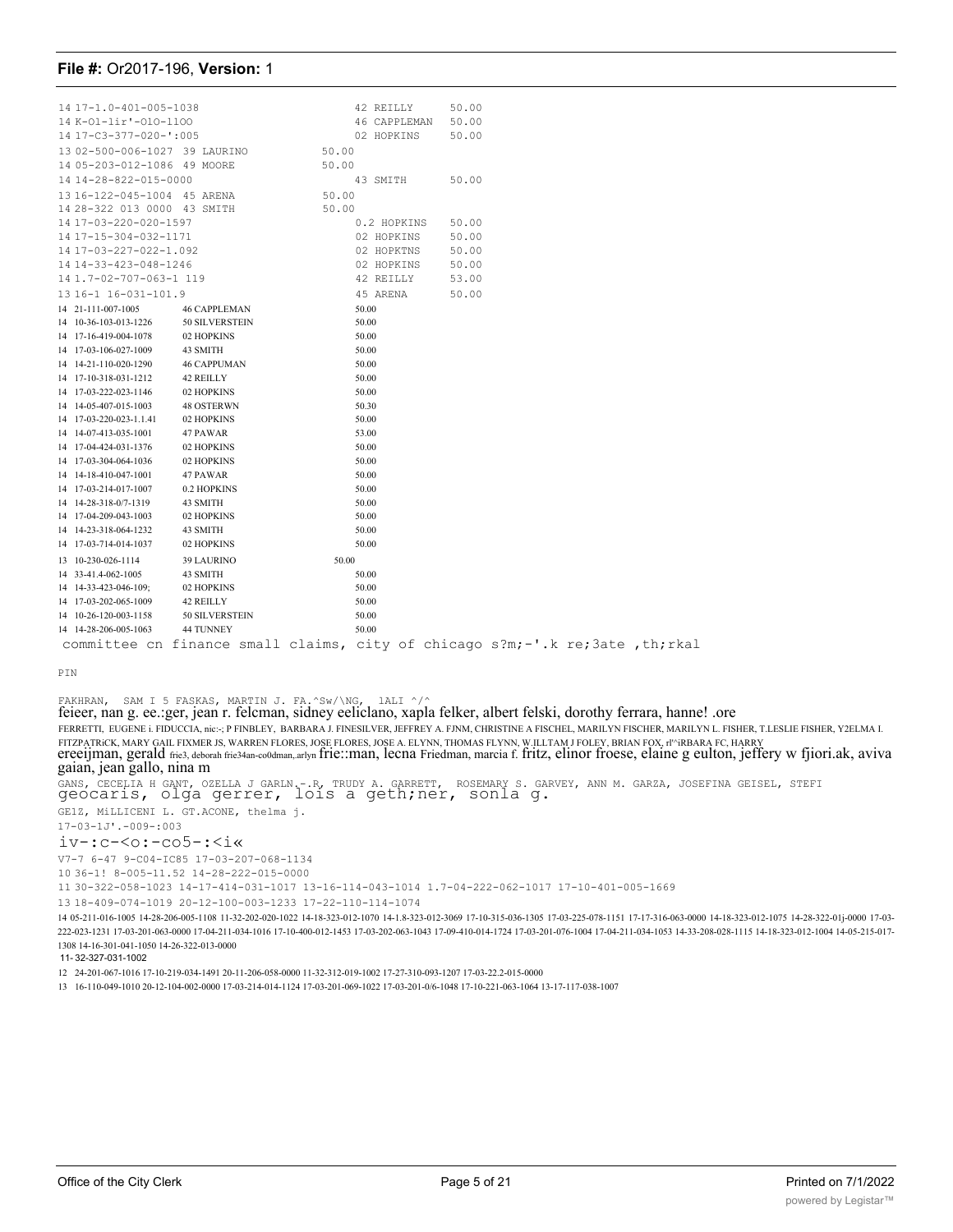45 ARENA 05 02 02 02 42 38

50.00 50.00 50.00 50.00 50.00 50.00 50.00 50.00 50.00 50.00 50.00 50.00 50.00 50.00 50.00 50.00 50.00 50.00 50.00 50.00 50.00 50.00 50.00 50.00 50.00 50.00 50.00 50.00 50.00 50.00 50.00 50.00 50.00 50.00 50.00 50.00 50.00 50.00 50.00 50.00 50.00 50.00 50.00 50.00 50.00 50.00 50.00 50.00 50.00 50.00 50.00

name

gibson, dorothy wayne r. gibson, sandra j. gierke,  $q71$ dea, marguerite e GILLMAN, mCN&r M GILLMAN, PATRICIA N GIRA.RD, DENTS I.

glasps?.jr., pa:-:)

CLASSMAN, EUtZAjJrini GLEESON, JOAN G1..1CN, MARVIN H. GOBEiMAN, THOMAS GOCHMAN, 1LENE GODLEWSKI, STEEAIN GOLDBERG, S DAVID GOLDSMITH, ALELE GOLDSTEIN, ROSELLE J GOLLOGLY-EIELDS, KADSLEN GOMEZ, ELEIDA M GONSKY, MARILYN OORCZYKSNI, JAN GORDON, BURTON GORDON, CLARENCE GORDON, MADELINE 5 GORKA, iWRICTA GORMAN, TERRY A GORMLEY, VICKI L GOTTI.TEB, EVELYN COULD, AUDREY GRA3URN, WILLIAM I. GRAHAM, CAROL H GIsmH^J\*] fh5ARr\]; GRAN3ERG, ROY C. GRANV::2\_E, CHARLES N., I" GRA3SI, JOSEPH X. GPAU, PEARL GRAVA, AUDREY F. GRECO, KATHUTEN GREGOIRE, JOSEPH A GREGOSANC, SALLY GRESHAM, WILL LAM GRTEEIN, BIRDLA L GRINDLE, GLORIA GRTNKER, ROY GR03OSCH, JOSEPH P. GROi-INER, GENEVIEVE GRONWOLD, PENSUPE GROTH, MARY GRUBE, GARRY GRUBER, BETTY J GRYZ.T.AN, JANET'

 $\overline{7}$ 

COMMITTEE ON FINANCE

SMALL CLAIM:-,, CITY OF CHICAGO SEWER REBATE JOURNAL

| <b>ALDERMAN</b>      | <b>AMOUNT</b> |
|----------------------|---------------|
| <b>46 CAPPLEMAN</b>  | 50.CO         |
| <b>46 CAPPLEMAN</b>  | 50.00         |
| 3? LAURINO           | 50.00         |
| 43 SMITH             | 50.00         |
| <b>46 CAPPLEMAN</b>  | 50.00         |
| <b>46 CAPPLEMAN</b>  | 50.00         |
| 50 S.: LVERST2:N     | 50.00         |
| <b>46 CAPPLEMAN</b>  | 50.00         |
| 43 SMITH             | 50.00         |
| 41 NAPOLTT.ANO       | 50.00         |
| 02 HOPKINS           | 50.00         |
| 47 PAWAR             | 50.00         |
| <b>32 WAGUESPACK</b> | 50.00         |
| 43 .ARENA            | 50.00         |
| 42 reilly            | 50.00         |
|                      |               |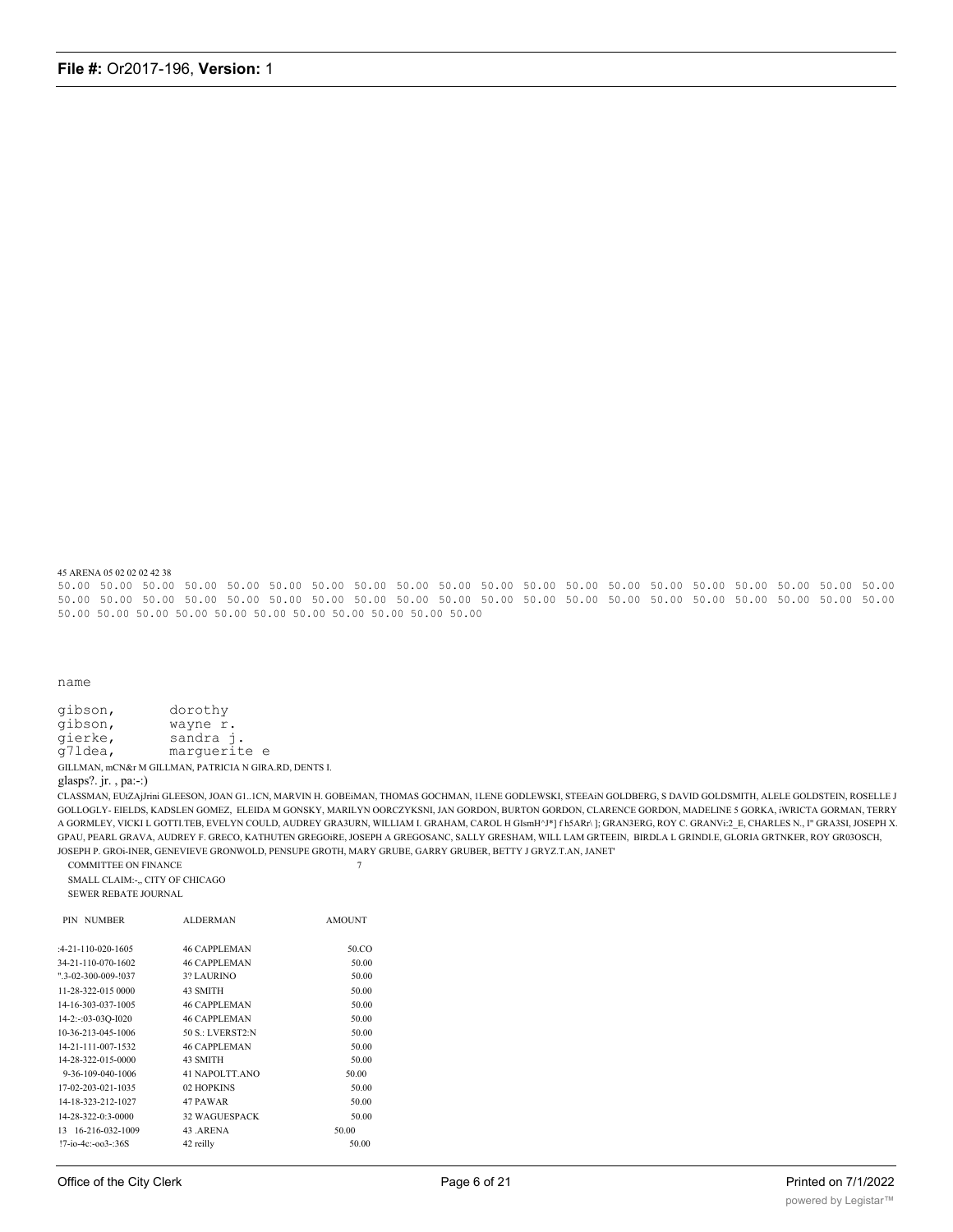| 17-03-204-064-:035                | 02 HOPKINS          | 50.00                                                                   |
|-----------------------------------|---------------------|-------------------------------------------------------------------------|
| 14 08-203-016-1219                | <b>48 OSTERMAN</b>  | 50.00                                                                   |
| 14 17-10-401-003-1639             | 42 REILLY           | 50.00                                                                   |
| 14 !4-05-2:5-017-1481             | <b>48 OSTERMAN</b>  | 50.00                                                                   |
| 14 10-36-206-047-0000             | 30 SILVERS':::.iK   | 50.00                                                                   |
| $14 : 0 - 31 - 409 - 062 - 014$   | 41 NAPOLITANO       | 50.00                                                                   |
| 14 17-10-107-016-1212             | 42 REILLY           | 50.00                                                                   |
| 14 20-34-413-024-0000 ' 06 SAWYER |                     | 50.00                                                                   |
| 14 17-03-214-014-1013             | 07 HOPKINS          | 50.00                                                                   |
| 14 '7-04-424-031-0000             | 02 HOPKINS          | 50.00                                                                   |
| 14 14-08-203-017-1412             | <b>45 OSTERMAN</b>  | 50.00                                                                   |
| 14 17-04-207-087-1302             | 02 HOPKINS          | 50.00                                                                   |
| 14 17-03-114-003-1011             | 43 SMITH            | 50.00                                                                   |
| 14 17-03-214-014-1010             | 0" HOPKINS          | 50.00                                                                   |
| 14 34-21-105-046-1011             | <b>46 CAPPLEMAN</b> | 50.00                                                                   |
| 14 17-03-104-017-0000             | 45 SMITH            | 50.00                                                                   |
| 14 14-16-304-039-1085             | 46 CAPPLEMAN        | 50.00                                                                   |
| 14 14-21-111-007-1071             | 4fe CAPPLEMAN       | 50.00                                                                   |
| 14 14-38-1.05-072-1002            | 44 TUNNEY           | 50.00                                                                   |
| 14 17-10-401-005-1192             | 42 REILLY           | 50.00                                                                   |
| 14 14-16-301-041-1227             | <b>46 CAPPLEMAN</b> | 50.00                                                                   |
| 14 17-09-410-014-1866             | 42 REILLY           | 50.00                                                                   |
| 14 17-04-207-087-1031             | 0.-' HOPKINS        | 50.00                                                                   |
| 14 17-03-207-068-1152             | 42 REILLY           | 50.00                                                                   |
| 14 14-16-301-041-1340             | <b>46 CAPPLEMAN</b> | 50.00                                                                   |
| 14 20-12-100-003-1402             | 04 KING             | 50.00                                                                   |
| 14 20-12-100-003-1358             | 04 KING             | 50.00                                                                   |
| 14 27-16-419-004-1244             | 02 HOPKINS          | 50.00                                                                   |
| 14 :7-03-221-004-0000             | 02 HOPKINS          | 50.00                                                                   |
| 14 13-18-410-034-1017             | 38 SPOSATO          | 50.00                                                                   |
| 13 18-410-033-1024                | 38 SPOSATO          | 50.00                                                                   |
| 13 17-10-400-012-1111             | 42 REILLY           | 50.00                                                                   |
| 13 14 16-323-012-1019             | 47 EAViAR           | 50.00                                                                   |
| 13 '.7-04-431-023-1003            | 02 HOPKINS          | 50.00                                                                   |
| 14 16-323-013-1067                | 47 PAWAR            | 50.00                                                                   |
| 14 17-10-312-017-1018             | 42 REILLY           | 50.00                                                                   |
|                                   |                     | committee on finance small claims, city of chicago sewer rebate journal |
|                                   |                     |                                                                         |

#### ALDERMAN

GUMOLA, BEVER1Y GUKSET, HERLIKDA GURDA, CHRISTINE HAAS, LOIS HAGE.N, DOROrHY J. HAGERTY, CIAS HAHN, LILA A. P1AKMAN, JACK P. H.AL.LER, NANCY G HA1..LIWELL MARGARET KALLOCK, LAWRENCE KALPER, IRA S KALPERN, EDITH HAMBRICK, ERNESTINE HAMES, MURIEL C HAMIL, MARGARET M MAMM1:..R, Hf 'J^jd/^TiTT. A. HANLEY, KAfHLEEN W HANK, JANICE I KANNEMA, PHILIP 1-ANSEN, JAMES W HANSEN, MARILYNN E HANSON, REUBEN HARDEN, MARLENE A HARjERS, MARIANNE HARBIN, ROBERT HARRIS, GRACE HARRIS, JOAN W HARRIS, KATHLEEN M i-LARRIS, SHARON K HART, WILBUR L LARTFIELD, LAVERTA : ASEROUCK, WIL3ER7 R HAUSNER, JUDIT HAUSSNER, EVA H. : LAWRYCH, MAR t A IIAYDEN, KATHLEEN J HETMAN, ROBERT S. HELM, KIOSK K HENRY WILLIAM J HENRY, THOMAS R HERMANN, DONALD HERZOFF, RHODA HIGGS, ELIJAH HIGH, SUZANNE HILLS, KATHRYN M H.I LI.STROM, BRUCE C HTMMEL, LUCILLE HIRSCH, ARLENE GLORLA HIRSCHBERG, SCtrA HITCHIE, CAROL 11-50-322-035-1014 14-33-121-062-0000

13 16-409-033-1037 17-10-318-031-1104 17-03-200-063-1033 17-10-221-083-1307 65-48-732-168-1573 17-03-201-068-1027

14 33-325-071-1007 17-16-423-002-1099 14-17-111-026-1001 17-03-222-023-1296 14-33-423-043-1037 17-03-201-076-1020 17-04-216-064-1338 14-33-420-031-1003 17-04-221-082-1100 17-03-104-020-10/8 14-08-203-016-1179 17-04-209-043-1147 17-03-220-020-1519 13-15-416-046-1014

13 02-300-003-101/20-11-206-020-0000 17-04-216-064-1007 17-10-316-031-1239 20-12-100-003-1213 17-03-208-005-0000 20-12-108-039-1042 17-03-204-064-1131

14 33-200-016-1720 25-11-300-01.8-0000 17-03-221-004-0000 14-28-206-005-1183 17-04-207-086-1528

13 18-409-069-1095 17-03-227-013-1020 17-04-208-029-1089

14 08-203-017-1165 1~-03-227-024-1213 14-18-323-012-1032 17-03-222-0": 5-0000 20-12-100-003-1170 11-30-408-052-0000 14-28-322-015-0000

13 18-409-074-1030

14 23-200-004-1133 17-03-202-061-1094 14-05-203-012-1113 20-12-108-039-1070 14-21-111-007-1408

49 MCOF£ 43 SMITH

38 SPOSATO 42 REILLY 02 HOPKINS 42 REILLY 42 REILLY 02 HOPKINS 43 SMITH 02 HOPKINS 46 CAPPLEMAN 02 HOPKINS 02 HOPKINS 02 HOPKINS 02 HOPKINS 02 HOPKINS 02 HOPKINS **43 SMITH** 48 OSTERMAN 02 HOPKINS 42 RETT.I.Y 39 LAUP.TNO **39 LAURINO**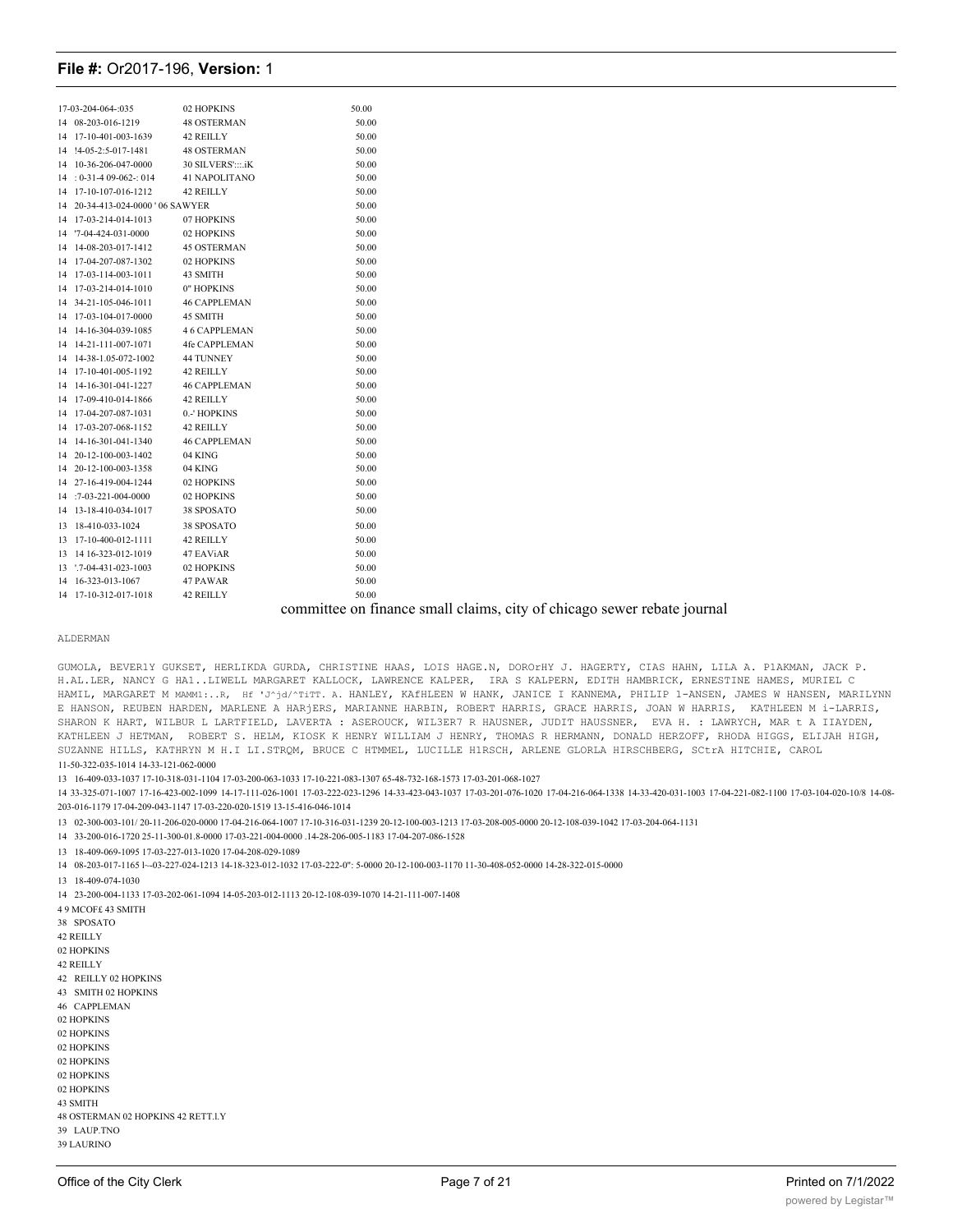04 KING 02 HOPKINS 42 REILLY 4 KING 02 HOPKINS 5 HAIRS'lO-l 02 HOPKINS 43 SMITH 08 KARRIS 02 HOPKINS 44 TUNNEY 02 HOPKINS 38 SPOSATO 02 HOPKINS 02 HOPKINS 48 OST ERMAN 02 HOPKINS 47 PAWAR 02 HOPKINS 04 KING 49 MOORE 43 SMITH 38 SPOSATO 44 TUNNEY 42 REILLY 43 OSTERMAN 05 HAIRSTON 46 CAPPLEMAN 50.00 50.00 50.00 50.00 50.00 50.00 50.00 50.00 50.00 50.00 30.00 50.00 50.00 50.00 50.00 50.00 50.00 50.00 50.00 50.00 30.00 50.00 50.00 50.00 30.00 50.00 50.00 50.00 50.00 50.00 50.00 30.00 50.00 50.00 50.00 50.00 50.00 50.00 50.00 50.00 50.00 50.00 50.00 50.00 50.00 50.00 50.00 50.00 50.00 50.00 50.00 CCMMITTKS ON FINANCE SMALL CLAIMS, CITY OF CHICAGO SEWER P1EBATE JOURNAL AMOUNT HODGES, TOMMIE L :10t' I"Mails', .''JiCNA. HCGE, ADOLPi! HOHE, PAUL T KOLAN, MARYAMN HOLLAND, SUSAN RUSK HOUCKAtC, JESSIE A. HOLIjOWICK, ELLHM HOMER, JUDITH HOYEP., SHIPLEY J. HOPPE, AUDREY L. HOR'i, NADIA HORWTTZ, JEFFREY W. HOWARD, ROBERT HOWARD, AUDREY HUCK, DAVID L. HUTCHISON, 3ETTY L. ilYMAK, WILLIAM R HYMES, DAVID H. INGOLD, SIGRID G. INGRAFFIA, CATHERINE C IOVINELL1, PATRiCLA IRMEK, 3K, T. ISEXINCER, LOIS ISHIDA, JEAN TSTRATE, JOAN JACKSON, MADELINE JACC3S, TERRI C. JACQUET, FOMAYNE JAFFE, PHYLLIS 3. JAGGARD, DONNA G." JANKCViC, MTROSIAVA JARViS, JOHN X. JAVAID, JAVAID T JENDER, ELIZA3ETH M JF.NDPAS, JEROXE J 0ENTRY, ANNE JOARSON, BARBARA JOHNSON, B DAVID JOHNSON, MARK A JOHNSON, MARY JONES, ALVIN C. JONES, CONNIE JONES, DONALD C. JONES, DOROTHY JONES, MICHAEL JONES, PATRICLA A. JONES, ROBERT W. JOSEPH, JOSEPH, JOUZAITIS, GLADYS 17-34-121-054-0000 17-03-222-0:3-0000 14-16-301-041-1710 17-10-316-033-1399 17-10-40:-014-1166  $17-03-207-062-06$ 20-34-413-024-0000 17-04-209-043-1016 14-28-207-004-:254 17-10-400-012-2461 17-10-122-022-1234 14-08-417-035-1002 17-10-103-027-1092 17-10-219-034-14 62 20-34-4:3-034-0000 17-04-441-024-1044 17-03- 222-015-0000 17-03-214-014-1043 10- 36-100-015-1151 14-05-403-019-: 095 13 10-200-026-1050 14 33-423-048-1002 13 02-434-030-1009 14 :6-300-027-:023 11- 31-116-046-1003 17-10-132-037-i157 20-34-413-024-0000 17-03-103-011-0000 17-09-410-014-3584 17-03-214-014-1057 14-08-203-016-1037 14-05-215-017-1345 17-22-110-100-1181 14-05-215-015-1245 14-21-109-019-1079 14-2:-100-019-1006 17-09-410-014-1892 17-10-214-016-1616 17-03-214-014 -1092 14-08-203-023-1009 14-08-203-036-1428 17-1C-400-012-1814 14-05-202-019-1043 20-34-413-024-0000 25-30-419-0:7-0000 17-03- 108-017-1157 17-04-450-043-1042 14-21-101-034-1434 14-25-327-038-1154 14-16-323-012-1029 02 HOPKINS 02 HOPKINS 46 CAPPLEMAN 42 REILLY 42 REILLY 06 SAWYER 02 HOPKINS 44 TUNNEY 42 REILLY 4 6 CAPPLEMAN 42 REILLY 42 RE1 :.,:,Y 06 SAWYER 02 HOPKINS 02 HOPKINS 02 HOPKINS 50 SILVERSTEIN 48 OSTERMAN 39 IALiRINO 02 HOPKINS 38 UiUPJ.NO 46 CAPPLEMAN 50 SILVERSTEIN 42 REILLY 06 SAWYER 43 SMITH 02 HOPKINS 48 OSTERMAN 46 OSTERMAN 41 NAPOLITANO 02 HOPKINS 48 OSTERMAN 4 6 CAPPLEMAN 4 6 CAPPLEMAN 42 RETELY 42 REILLY 02 HOPKINS 48 OSTERMAN 48 OSTERXW 42 REILLY 48 OSTERMAN 06 SAWYER 08 HARRIS 43 SMITH 02 HOPKINS 46 CAPPLEMAN 43 SMITH 47 50.00 50.00 50.00 50.00 50.00 50.00 50.00 50.00 50.00 50.00 50.00 50.00 50.00 50.00 50.00 50.00 50.00 50.00 50.00 50.00 50.00 50.00 50.00 50.00 50.00 50.00 50.00 50.00 50.00 50.00 50.00 50.00 50.00 50.00 50. Oi) 50.00 50.00 50.00 50.00 50.00 50.00 50.00 50.00 50.00 50.00 50.00 50.00 50.00 50.00 50.00 50.00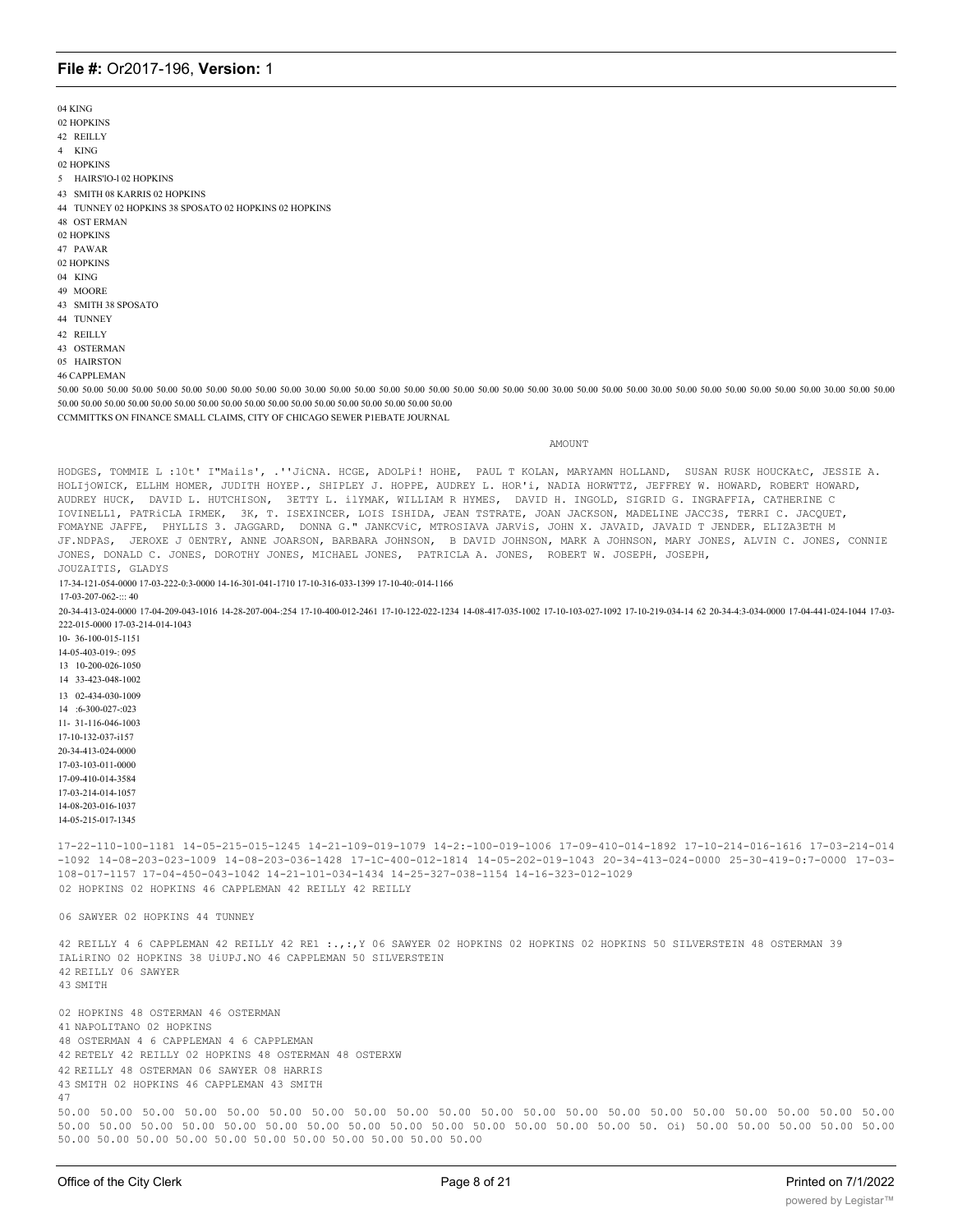#### NAME

JUAN, ISABEL JUDGE, BERNARD JUKASZ, ANNE M. JULIAN, JOANNE Z J(,'SGZf.'.9QM, -JJDI?:-: N. cuss, raphael justin, david p kadlub, evelyn b. kadu33c, judith a kahn, iauia kal7enbacp, tngr1d kaxin, malcolx s kaminsky, lorbtta a kaxys, doris a

kahier, elaine .vafil, aj2t l. kaplan, lottie i... kaplan, sidney x. kaplan, wayne s. kapales, maryann kartovx'h, xatthew m kas5n, nancy narnezos, semiramis karper, roberta arnove karras, michael karrat, john kasprzycki, dianne katz, robert s. kaufman, joann h. kaufman's, nancy keinigsbe;c-, delphine e. kelley, brian kelly, claire kelly, pete kekky, willlam j. kentgen, geraldine t kershner, james m kertesz, louise c. kessler, janet khuc, francis c KIlEOY, HELEN E KIM, BELLA KIM, JAMES S KIM, JIN H KIM, SEUNG K KING, GERALDTKE KINNEY, FRANK KIRK, MICHAEL L. KIRSCHNER, SUSAN 3 KITCHEN, JAMES

committee on finance 10 small claims, city of chicago sewer rebate journal

|                         |                     |                                                                 | pel: number | alderman | amount |
|-------------------------|---------------------|-----------------------------------------------------------------|-------------|----------|--------|
|                         |                     |                                                                 |             |          |        |
| 14-08-203-001-0000      | 48 osterman         | 30.00                                                           |             |          |        |
| 17-10-318-03i-1123      | 42 REILLY           | 50.00                                                           |             |          |        |
| 14-16-300-027-1081      | 46 GA?PLI:MAN       | 50.00                                                           |             |          |        |
| 14-28-207-004-1153      | 44 TUNNEY           | 50.00                                                           |             |          |        |
| U-OS-203-0:S-13?8       | 48 CSTERJav         | 50.OS                                                           |             |          |        |
| 17-03-108-016-1044      | 43 SMITH            | 50.00                                                           |             |          |        |
| 14-18-323-012-1049      | 47 PAWAR            | 50.00                                                           |             |          |        |
| 14-33-208-028-1127      | 43 SMITH            | 50.00                                                           |             |          |        |
| 17-10-401-005-1077      | 42 REILLY           | 50.00                                                           |             |          |        |
| 14-26-322-015-0000      | 43 SMITH            | 50.00                                                           |             |          |        |
| 14-05-407-015-1037      | <b>48 OSTERMAN</b>  | 50.00                                                           |             |          |        |
| 17 04-217-097-0000      | 42 REILLY           | 50.00                                                           |             |          |        |
| 17-04-424-051-1227      | 02 HOPKINS          | 50.00                                                           |             |          |        |
| 13 02-300-008-1040      | <b>39 LAURINO</b>   | 50.00                                                           |             |          |        |
| 13 17-04-203-031-1011   | 02 HOPKINS          | 50.00                                                           |             |          |        |
| 13 17-04-443-024-1049   | 02 HOPKTKS          | 50.00                                                           |             |          |        |
| 14 26-202-017-1049      | 44 IJNNEY           | 50.00                                                           |             |          |        |
| 14 17-03-203-066-3075   | 02 HOPKINS          | 50.00                                                           |             |          |        |
| 14 14-28-322-038-1185   | 43 SXITH            | 30.00                                                           |             |          |        |
| 14 17-03-208-02.1.-1076 | 02 HOPKINS          | 50.00                                                           |             |          |        |
| 14 14-16-301-041-1173   | <b>46 CAPPLEMAN</b> | 50.00                                                           |             |          |        |
| 14 17-04-209-043-1023   | 02 HOPKINS          | 50.00                                                           |             |          |        |
| 14 1'-04-441-024-1.080  | 02 HOPKINS          | 50.00                                                           |             |          |        |
| 14 14-03-407-016-110;   | <b>48 OSTERMAN</b>  | 50.00                                                           |             |          |        |
| 14 14-16-304-039-1237   | <b>46 CAPPLEMAN</b> | 30.00                                                           |             |          |        |
| 14 14-38-200-004-1065   | 44 TUNNEY           | 50.00                                                           |             |          |        |
| 14 17-03-211-030-1005   | 42 REILLY           | 50.00                                                           |             |          |        |
| 14 14-21-337-047-1020   | 44 TUNNEY           | 50.00                                                           |             |          |        |
| 14 14-16-334-029-1131   | <b>46 CAPPLEMAN</b> | 50.00                                                           |             |          |        |
| 14 17-03-225-076-3229   | 42 REILLY           | 50.00                                                           |             |          |        |
| 14 14-05-301-028-1005   | 48 OSTERMAN         | 50.00                                                           |             |          |        |
| 14 17-08-227-022-1051   | 02 HOPKINS          | 50.00                                                           |             |          |        |
| 14 17-10-202-063-1014   | 42 REILLY           | 50.00                                                           |             |          |        |
| 13 16-409-069-1139      | 38 SPOSATO          | 50.00                                                           |             |          |        |
| 13 30-34-413-024-0000   | 06 SAWYER           | 50.00                                                           |             |          |        |
| 13 24-10-211-048-1018   | 42 REILLY           | 50.00                                                           |             |          |        |
| 13 1.3-82-300-009-1040  | <b>39 LAURINO</b>   | 30.00                                                           |             |          |        |
| 13 17-10-200-068-1312   | 02 HOPKINS          | 50.00                                                           |             |          |        |
| 14 28-203-027-1075      | 44 TUNNEY           | 50.CO                                                           |             |          |        |
| 14 17-03-302-063-1306   | 4.2 REILLY          | 50.00                                                           |             |          |        |
| 14 14-76-214-C17-3000   | 40 O'CONNOR         | 50.00                                                           |             |          |        |
| 14 14-03-215-017-1179   | <b>48 OSTERMAN</b>  | 53.00                                                           |             |          |        |
| 13 07-300-006-1006      | <b>39 LAURINO</b>   | 50.00                                                           |             |          |        |
| 14 08-203-001-0000      | <b>48 OSTERMAN</b>  | 50.00                                                           |             |          |        |
| 13 02-300-005-1029      | <b>39 LAURINO</b>   | 50.00                                                           |             |          |        |
| 13 17-16-419-004-1083   | 02 HOPKINS          | 50.00                                                           |             |          |        |
| 13 17-03-107-019-1005   | 43 SMITH            | 50.00                                                           |             |          |        |
| 14 05-407-015-1064      | <b>43 OSTERMAN</b>  | 50.00                                                           |             |          |        |
| 14 14-21-101-034-1.014  | <b>46 CAPPLEMAN</b> | 50.00                                                           |             |          |        |
| 14 17-04-207-087-1239   | 02 HOPKINS          | 50.00                                                           |             |          |        |
| 14 14-21-110-020-1218   | <b>46 CAPPLEMAN</b> | 50.00                                                           |             |          |        |
|                         |                     | COMMITTEE CN FINANCE SMALL CLAIMS, CITY OF CHICAGO SEWER REBATE |             |          |        |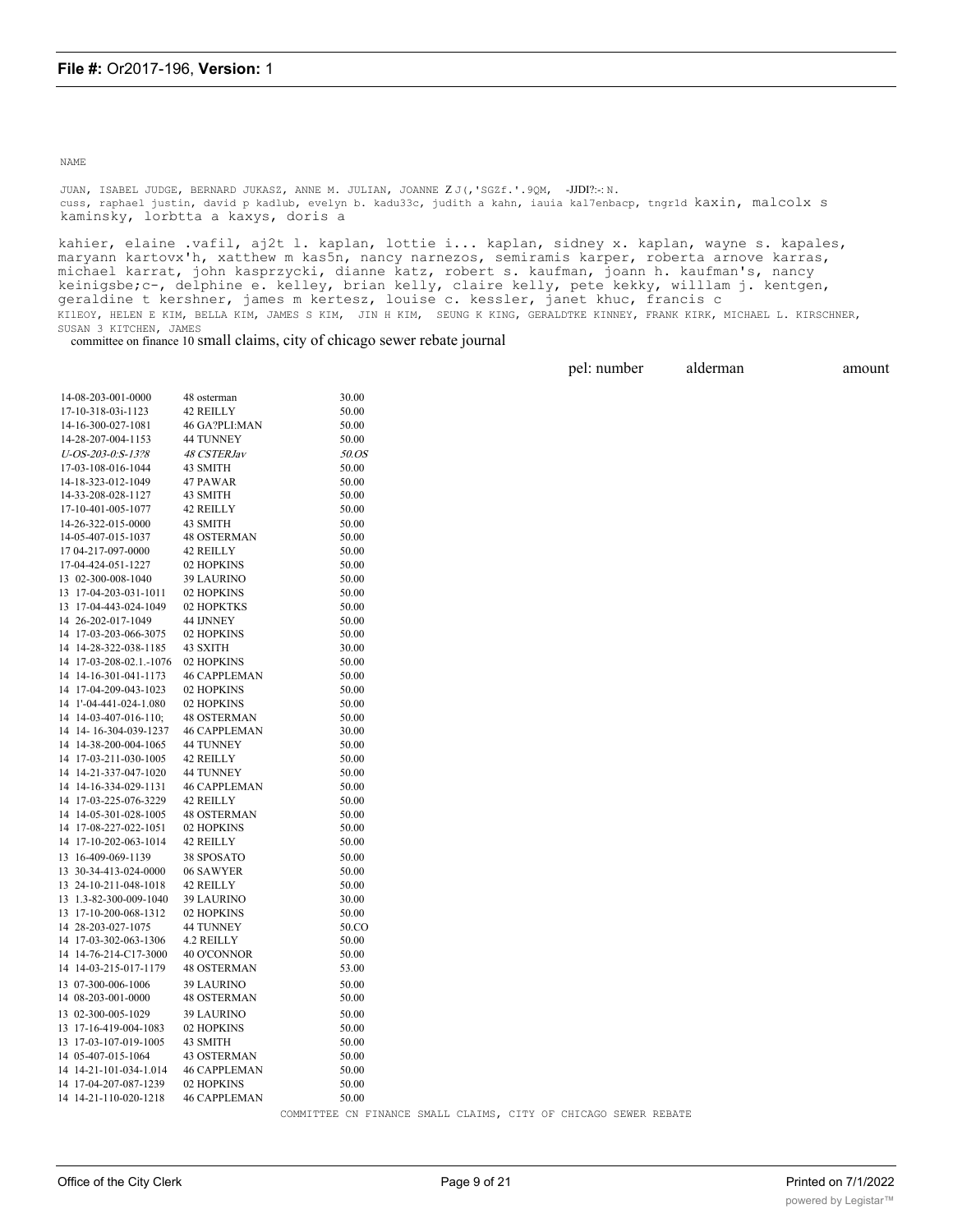JOURNAL

```
KITE, HENRY Km:, MURRAY
kitt, walter klaviter, kloud, wtlliam klut;:n:ck, ltkda kntght, james r. kncch, dtmitra<br>kncwlfs, sally jo ho, won khak kdehlfr, dorothy e. holds, nancy a. konitz, linda<br>konsewtcz, teresa, fonstaios, mart a g koohersmitk, b
KOZiOWSXI, HfIREKCS KOZLOWSKI, JOSEPH M. KRAMER, EDWARD KRAVITZ, BARBARA KRTE38, PEARL KRINSKY, LOIS G KROIN, JEFFREY S KRYSTOE, VIOLET G KJBAIA, MARY RUTH
KIL2AN, ANTON! KUSPER,JR. STANLEY T KUSSMANN, PATRICIA J KUTSCHKE, ANNELIS TAMACKi, WALTER LANDAU, JOYCE R IAPPTNG, NORMAN E. 1AWSOK, ETHEL V. LEDUC, JOSEPH ! RITA
LEE, ARTURO ij;e, MAY F. LEE, TONG H. LEE, TONG Y LEER, ROSEMARIE EL LEMKE, REGIMA C. IJ30MARD, EDMOND ? LEONARD, PATRICIA LERACZ, 3ERN:CE B. LEVLNi;;, MARSHALL
levitt, carl b 1. ibet, burton l: eberstejn, l: .: sl: e h una, carmencita
17-03-103-c::o-::3417-33-214-024-1370 14-21-106-0;7-0000 14-08-203-016-1298 14-21-307-047-1209 ;7-04-207-037-1201 17-10-132-037-1641 17-04-207-087-1071 17-10-400-012-1236 ;4-08-203-017-1480 ;3-10-200-026-1256 17-09-410-
014-1135 14-33-422-068-1335
13 : .6 - 110 - 349 - 100514 28-200-004-1:49 14-28-201-015-1044 14-21-101-034-1345 14-08-203-001-0000 17-03-204-064-2384
13- :8-409-037-1165
19-20-100-058-1004
17-10-219-023-1.104
17-03-202-063-1038
17-10-328-031-1097
17-03-202-06.5-1108
17-22-110-125-1021
17 16-424-005-1051 4-33-423-048-1.408
18 31-107-024-1090 17-03-202-061-1073
14-18-323-012-1009
14-15-323-012-1041
1/-10-202-063-116910-36-118-005-1034
17-03-202-063-1049
17-30-401-005-I233
17-33-222-025-1397
14-06-213-014-0000
14-05-407-017-1164
17-04-441-024-1183
17-10-132-037-1034
13 02-300-008-1013 17-10-200-065-1023
14 21-110-020-1624
           12 - 100 - 003 - : 65420 -17 - 10 - 316 - 031 - 128117 - 10 - 202 - 063 - 102314 - 28 - 200 - 004 - 105410 - 36 - 120 - 805 - 337514 - 28 - 206 - 005 - 106414 - 21 - 111 - 057 - 139950.00 50.00 50.00 50.00 50.00 50.00 50.00 50.00 50.00 50.00 50.00 50.00 50.00 50.00
```
50.00 50.00 50.00 50.00 50.00 50.00 50.00 50.00 50.00 50.00 50.00 50.00 50.07 50.00 50.00 50.00 50.00 50.00 50.00 50.00 50.00 50.00 50.00 50.00 50.00 50.00 50.00 50.00 50.00 50.00 50.00 50.00 50.00 50.00 50.00 50.00 50.00 5

50.00 50.00 50.00 50.00 50.00 50.00 50.00 33.30 50.00 50.00 50.00 50.00 53.00 50.00 COMMITTEE ON FINANCE SMALL C1A1.MS, CITY OF CHICAGO SI-WES REBATE JOURNAL

**NAME** 

LINDEN, CAROLE H. LINEHAN, MARGARET D LTN3TANE, MARY L. LINTON, CYNTHIA C. LINWOO::. PHYLLIS H LI PEA, LINDA M LIPSCi'.ER. BRENDA LIFSCCMB, THOMAS LLOREKTS, REGINA. S LOCKE, WILLIAM J. i JUDI'IH LOCKER, PHYLLIS J. LOE3, JOHN W. **IiOELLBACH. HERMAN J.** LONDON, ESTELLE LONG, 3REKDA G LONG, RACHEL H. LOPATA, JAMES R LOPATNA, SUSANA G. LOPEZ, MARA I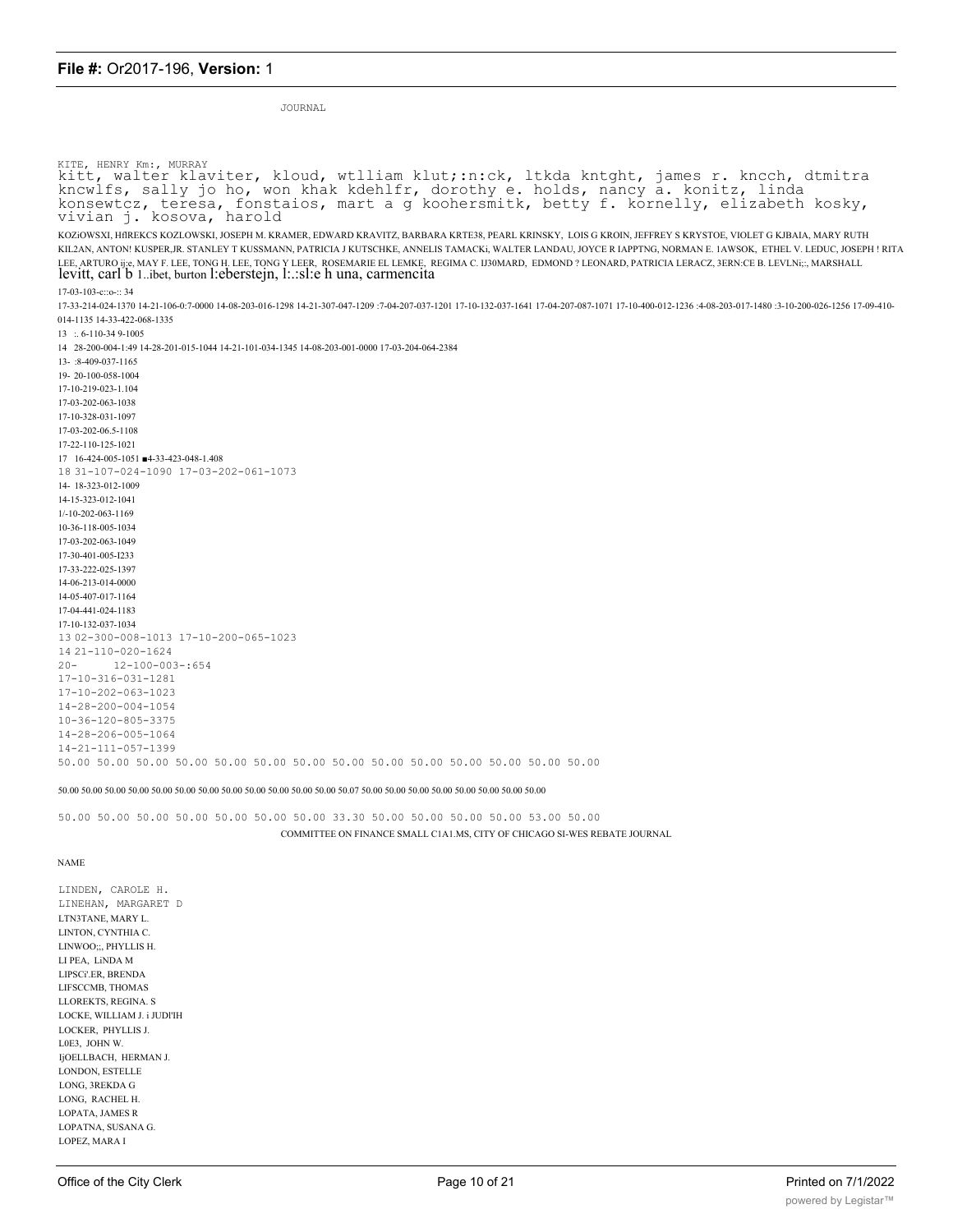**LOPEZ MARTHA** LOPRESTI, VINCENT M. LOS, ZOEIA LOWS, EMMA A 1..UCZAK, EDWARD L LUG A!. JENNIFER A. LUSTER, JACQUELINE LYNCH, JOANNE K. **LYNCH NARY ANNE** LYNG, SHEILA M. LYNN, ANil A V MAC DONALD, NORMAN M.

MADDEN, MARILYN D MAGIDSON, ERROL M. MAGNUSZEW3KI, JOAN P MAKOWSNI, REN ATA V. MAKRINSKI, AIDA L. MALLEK, JULIE A MALLETTE, RICHARD XALONE, BEVERLY E. MANAS, MARLOU MANCUSO, JAMES W MANGHLSON, DARL R MANLEY, FRANCIS L MANN, JUDITH K MANN \_.No, lARBARa MANN '. NG, MARY L. MANTEL, MARY J MANZARDO, TERESA. MAUZO CHAJON, MARIA ii MARCHAND, JAMES R **AHXKT** PIN WJK3ER **ALDERMAN** 

| 17-10-103-021-1244                 | 42 REILLY           | 50.00  |
|------------------------------------|---------------------|--------|
| 14-3 3-323-012-1040                | 47 PAWAR            | 50.00  |
| 14-2:-307-047-3114                 | 44 TUNNEY           | 50.00  |
| 17-03-203-021-1055                 | 02 HOPKINS          | 50.00  |
| 13 18-410-033-1013                 | 38 SPOSATO          | 50.00  |
| 13<br>17-04-222-062-1119           | 02 HOPKINS          | 50.00  |
| 14 16-30":-039-i:i9                | <b>46 CAPPLEMAN</b> | 50.00  |
| 14 :.7-04-209-043-1207             | 02 HOPKINS          | 50.00  |
| $:4-21$ $:0$ "! $-034-1138$<br>14  | <b>46 CAPPLIMAN</b> | 50.00  |
| 14<br>17-04-424-051-1069           | 02 HOPKINS          | 50.00  |
| 14<br>10-36-100-018-1239           | 50 SILVERSTEIN      | 50.00  |
| 14 17-03-301-076-1003              | 02 HOPKTNS          | 50.00  |
| 14-08-203-001-0000<br>14           | 48 OSTEPM.AN        | 50.00  |
| 10-36-100 -011-1213                | 50 S:LVERS'1'EN     | 50.00  |
| 17-02-201-069-1019                 | 02 HOPKINS          | 50.00  |
| 14-21-314-046-1002                 | <b>44 TUNNEY</b>    | 50.00  |
| 17-03-104-020-1039                 | 4 3 SMITH           | 50.00  |
| .14-28-207-004-1259                | 44 TUNNEY           | 30.00  |
| 13 38-409-074-1039                 | 38 SPOSATO          | 50.00  |
| 18-323-012-3022<br>14              | 47 PAWAR            | 50.00  |
| 14<br>13-18-409-056-1020           | 38 SPOSATO          | 50.CO  |
| 1.6-102-026-1011<br>13             | <b>45 ARENA</b>     | 50.00  |
| 17-10-108-027-1245<br>13           | 42 REILLY           | 50.00  |
| 13<br>17-10-401-005-:!36           | 42 REILLY           | 50.00  |
| 05-221-021-2019<br>14              | <b>48 OSTERMAN</b>  | 50.00  |
| 20-32-100-003-1011<br>14           | 04 KING             | 50.00  |
| 17-10-400-012-1344<br>14           | 42 REILLY           | 50.00  |
| 14<br>14-33-409-024-1123           | 43 SMITH            | 50.00  |
| 14<br>17-04-21 6-064-1.428         | 02 HOPKTNS          | 50.00  |
| 14<br>27-10-133-037-1140           | 42 REILLY           | 50.00  |
| 11-30-322-033-1033                 | 49 MOORE            | 50.00  |
| 20-34-413-024-0000                 | 06 SAWYER           | 50.00  |
| 14-08-203-001-0000                 | <b>48 OSTERMAN</b>  | 50.00  |
| 1.4-28-200-004-1057                | <b>44 TUNNEY</b>    | 50.00  |
| 13- C9-311:-041-1006               | <b>45 ARENA</b>     | 50.00  |
|                                    |                     |        |
| 20-12-100-003-1189                 | 04 KING             | 50.00  |
| 12 01-401-043-3010                 | 41 NAPOLITANO       | 50.00  |
| 15-41 <sup>1</sup> -031-1004<br>13 | <b>39 LAURINO</b>   | 50.00  |
| 14<br>08-203-001-00C0              | <b>48 OSTERMAN</b>  | 50.00  |
| 14<br>17-15-307-036-2033           | 02 HOPKINS          | 30.00  |
| 17-09-4:0-01.4-1829<br>14          | 42 REILLY           | 50.00  |
| 14-33-423-048-1102                 | 02 HOPKINS          | 50.00  |
| 17-09-410-014-1693                 | 42 REILLY           | 50.00  |
| 17-03-204-064-1106                 | 02 HOPKINS          | 50.00  |
| 23-10-200-026-1.236                | <b>33 LAURINO</b>   | 50.00  |
| 17-04-228-045-1005                 | 02 HOPKINS          | 50.00  |
| 20-13-103-029-1099                 | 05 HAIRSTON         | 50.00  |
| 14-05-23 5-015-123 6               | <b>48 OSTERMAN</b>  | 50.00  |
| 17-04-210-027-3.004                | 02 HOPKINS          | 50. CO |
| 14-06-214-017-0000                 | 40 O'CONNOR         | 50.00  |
| 14-17-413-017-1012                 | <b>46 CAPPLEMAN</b> | 50.00  |

COMMITTEE ON FINANCE SMALL CLAIMS, CITY OF CHICAGO SEWER REBATE JOURNAL

#### **AMOUNT**

MARCUS, SHELDON H 1-13RDEN, HERBERT F MARES, ROBERT C MARGOLIN, FRANCES S MARKWARDT, FRANCES J. MARTIN, ROSE M. MARTIN, RUTH L. MASSEL, SANDRA M. MASTROLANI, LOUISE J. MATELES, RCSLYN F MfflESKY, ELISABETH MATUSOEF, tXNA!« MATZ, GREGORY J MAXEY, ERNEST T. MAXWELL, TOBY V MAY, FLOYD A MAYEDA, JANE MAZU3, EDWARD H XAZZCNI, SUSAN W MCiXNALD, JOSEPHINE MCHCSE, ARANI G MCINERNEY, TIMOTHY F MCKINLAY, PATRICIA MCLAUGHLIN, JOHN MCNSELA, PATRICLA I). MCNEIL, SUSANNA M MEDNICK,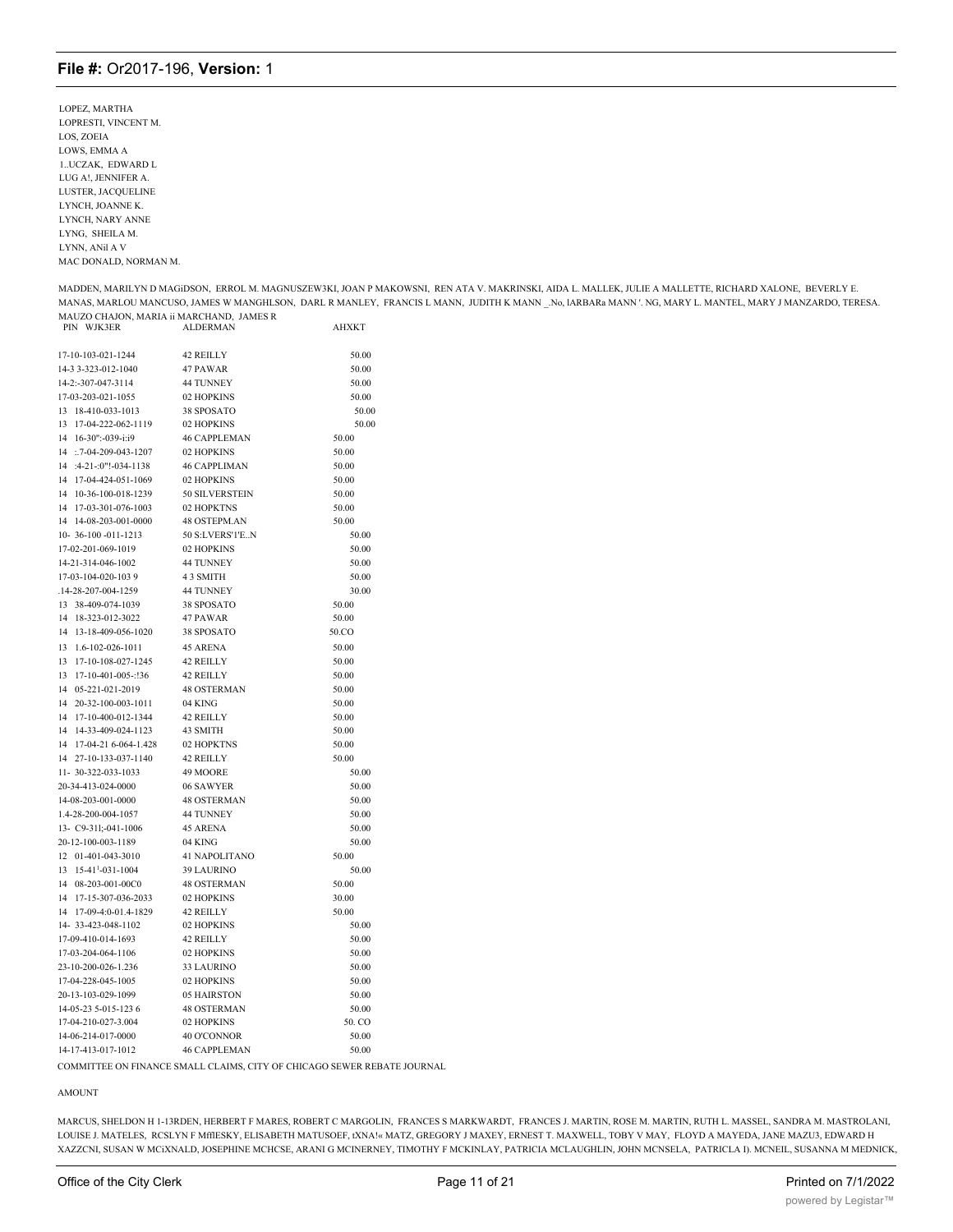| SUSAN MELCHIOR, HELEN V: ME1CHOR, AIIGELA J. MELTON, HOWARD W MENDEL, ANN MENDELSOHN, A',FREDA A. ffNGKINI, WANDA M MENTUS, SANDRA J MERRIWFATHER, FLOPJENCE                                                                                                                               |
|--------------------------------------------------------------------------------------------------------------------------------------------------------------------------------------------------------------------------------------------------------------------------------------------|
| METCALF, ADRIEKNE G MEYER, BEVERLY M. MEYERS, BARBARA 3 MTCi ALETZ, ROBERTA A. MIGDAL, RUTH A. MIHAI, NEDELEA MILLER, DONALD P MILLER, LINDA M MILLER, MICHAEL<br>MILLER, NANCY N. MILLS, EDWARD S MINGHI, MICHAEL A. MIRANDA, IMELDA MT3EREICINO, LEO MISZKIEWICZ, FRANK MITCHELL, 3ETTYE |
| 14-33-201-017-1002                                                                                                                                                                                                                                                                         |
| 14-32-226-353-1301<br>17-04-209-043-11.71                                                                                                                                                                                                                                                  |
| 14-03-1170 14-03-1259 14-21-111-007-1193 14-33-400-042-1163 il -31-114-022-1037 14-03-703-017-1354 14-28-202-017-1010 17-03-321-011-1026 17-03-214-013-1013 17-04-207-037-1506 17-03-315-013-1170 14-03-211                                                                                |
| -016-1033 25-10-419-017-0000 14-20-223-036-1005 14-05-403-019-1060 17-03-208-021-1081 1J-04-441-024-1175 14-; 8-323-01.2-1.307 17-10-211-321-1342 14-03-203-1.10-3200 17-03-103-028-1210 17-04-224-049-<br>1081                                                                            |
| 13 18-410-034-1.037                                                                                                                                                                                                                                                                        |
| 14 33-316-134-0000 17-03-202-061-1062 17-05-1.11-005-0000 14-08-709-022-1074 17 03-314-014-1039 17-10-723-033-1.412 14-21-110-<br>020-1278 17-16-108-033-1211 17 04-207-036-1518 30-34-413-024-0000 14-33-423-043-1352 17-33-226-065-1058 17-03-222-023-1036                               |
| 13 02-300-008-1003 17-03-201-076-1070                                                                                                                                                                                                                                                      |
| 14 08-408-035-0000 17-04-441-024-1027 17-03-106-027-10.27 17-03-104-020-1075 17-04-209-043-1191 17-13-309-015-1824 14-28-312-377-1023 14-21-110-020-1536 17-15-107-078-1371 13-18-410-033-1020 17-34-<br>106-032-1023                                                                      |
| 43 SMITH<br>43 SMITH                                                                                                                                                                                                                                                                       |
| 4302<br>HOPKINS                                                                                                                                                                                                                                                                            |
| 44 TUNNEY                                                                                                                                                                                                                                                                                  |
| 46 CAPPLEMAN                                                                                                                                                                                                                                                                               |
| 43 SMITH                                                                                                                                                                                                                                                                                   |
| 50S i LVERSTEIN                                                                                                                                                                                                                                                                            |
| 48 OSTERMAN<br>44<br>TUNNEY                                                                                                                                                                                                                                                                |
| 02 HOPKINS                                                                                                                                                                                                                                                                                 |
| 02 HOPKINS                                                                                                                                                                                                                                                                                 |
| 42 REILLY                                                                                                                                                                                                                                                                                  |
| 4202<br>HOPKINS<br>4248<br>OSTERMAN                                                                                                                                                                                                                                                        |
| 4208<br>HARRIS                                                                                                                                                                                                                                                                             |
| $4\overline{6}$<br>CAPPLEMAN                                                                                                                                                                                                                                                               |
| 48 OSTERMAN                                                                                                                                                                                                                                                                                |
| 02 HOPKINS                                                                                                                                                                                                                                                                                 |
| 02 HOPKINS<br>47                                                                                                                                                                                                                                                                           |
| 42                                                                                                                                                                                                                                                                                         |
| 48 OSTERMAN                                                                                                                                                                                                                                                                                |
| 43 SMITH                                                                                                                                                                                                                                                                                   |
| 02 HOPKINS                                                                                                                                                                                                                                                                                 |
| 33 SPOSATO<br>45 SMITH                                                                                                                                                                                                                                                                     |
| 42 REILLY                                                                                                                                                                                                                                                                                  |
| .43 SMiTH                                                                                                                                                                                                                                                                                  |
| 430STERMAN                                                                                                                                                                                                                                                                                 |
| 07HOPKINS                                                                                                                                                                                                                                                                                  |
| 42 REILLY<br>46 CAPPLEMAN                                                                                                                                                                                                                                                                  |
| 4.2<br>REILLY                                                                                                                                                                                                                                                                              |
| 03 HOPKTNS                                                                                                                                                                                                                                                                                 |
| 06 SAWYER                                                                                                                                                                                                                                                                                  |
| 02 HOPKINS<br>02 HOPKINS                                                                                                                                                                                                                                                                   |
| 42 REILLY                                                                                                                                                                                                                                                                                  |
| 39 AJRINO                                                                                                                                                                                                                                                                                  |
| 02 HOPKINS                                                                                                                                                                                                                                                                                 |
| 48 OSTERMAN<br>0.2<br>HOPKINS                                                                                                                                                                                                                                                              |
| $4 \quad 3$<br>SMITH                                                                                                                                                                                                                                                                       |
| 43 SMITH                                                                                                                                                                                                                                                                                   |
| 02 HOPKINS                                                                                                                                                                                                                                                                                 |
| 42 RETLLY                                                                                                                                                                                                                                                                                  |
| 43 SMITH<br>46 CAPPLEMAN                                                                                                                                                                                                                                                                   |
| 42 FfTLLY                                                                                                                                                                                                                                                                                  |
| 38 SPOSATO                                                                                                                                                                                                                                                                                 |
| 04KING                                                                                                                                                                                                                                                                                     |
| 50.00 50.00 50.00 50.00 50.00 50.00 50.00 50.00 50.00 50.00 50.00 50.00 50.00 50.00 50.00 50.00 50.00 50.00 50.30 50.00<br>50.00 50.80 50.00 50.00 50.00 50.00 50.00 50.00 50.00 50.00 50.00 50.00 50.00 50.00 50.00 50.00 50.00 50.00 50.00 50.00                                         |
| 50.00 50.00 50.00 50.00 50.00 50.00 50.00 50.00 50.00 50.00 50.00                                                                                                                                                                                                                          |
| COMMITTEE ON FINANCE SMALL CLRZXS, CI7Y OF CHICAGO SEWER REBATE JOURNAL                                                                                                                                                                                                                    |

### $\ensuremath{\mathsf{NAME}}$

MTZRAH1, CARYij MOC-ILL, SUSAN G MOHAN, JAMES J KSNAGHAN, PATRICIA MORGAN, DCMENICA MORGANJONES, THSUft M0R1KAWV, PEGGY H MORLEY, JAMES H MCRRI3S, LILA C YCSR'i SSEY, FATHLEEK MORROW, SANDRA L MOSCCVTiz, regard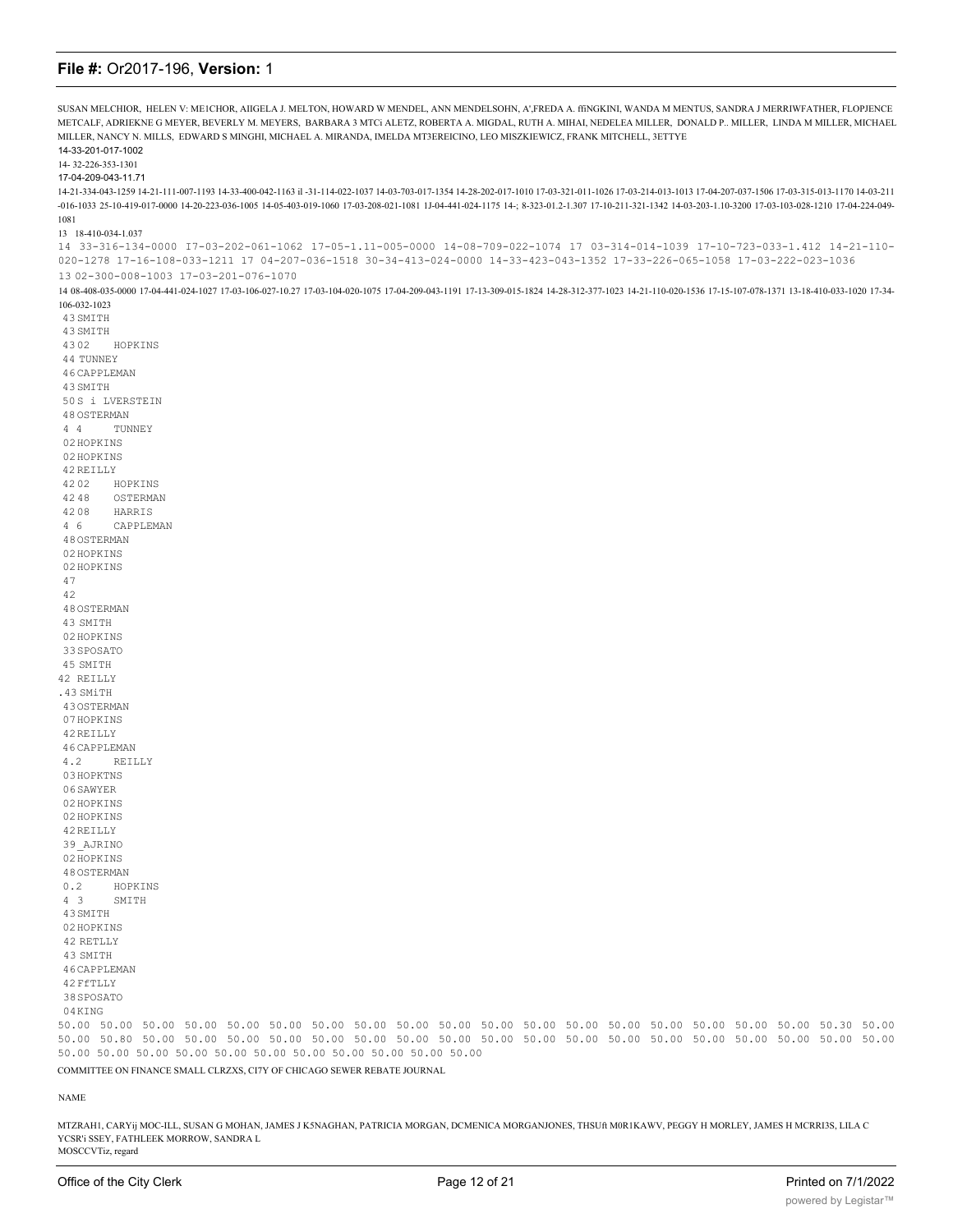MOSLEY, MARVA E XROCZKOWSK1, CAROL A MROZKK, LARRY MUELLER, SARAH M MULLER, LINER B MULLIGAN, PATRICIA MIJRKOWSKI, JANET A MURPHY, ELIZABETH A MURPHY, JOHN F MURRAY, ANN MURRAY, JAMES P MUSSMAN, FREDRIC P MUINAN5KY, JACQUELINE NAGSL, SUSAN KACLER, ARDEN NAGUWA, CHARLES X. NAGY, MARGARITA I'lAKAMCTO, NANCY K.

### wk>j::w, marie r.

PIN NUMBER

MARD'.Nl, GLORIA NARON, ROSARICA NARROD, GLORIA NASH, LILLIAN J. NATHAN, MARION J NAUGITON, BARBARA J NAUGHTON, JAMES E NAUMANN, JUDITH NEIMAN, WILLIAM J NELSE.N, JUDITH C. NELSON, FLORENCE NELSON, STEPHEN W NEMO ROW, BETTY NEWFELD, CHARLOTTE A. NEWMAN, SHIRLEY :i:cn, RONALD nic:-;epson, tmogente b nidetz,<br>sandra noah, doris kirch nolle, carole a finnegan<br>aMOUNT AMOUNT

| 17-04-441-024-1055             | 02 HOPKINS                              | 50.00          |                                                     |
|--------------------------------|-----------------------------------------|----------------|-----------------------------------------------------|
| .14-33-422-068-J340            | 02 HOPKINS                              | 50.00          |                                                     |
| 17-04-716-064-1322             | 02 HOPKINS                              | 50.00          |                                                     |
| 20-14-203-046-1005             | 05 HAIRSTON                             | 50.00          |                                                     |
| 17-05-200-063-1107             | 02 HOPKINS                              | 30.00          |                                                     |
| 25-10-419-017-0000             | 08 HARRIS                               | 50.00          |                                                     |
| 17-10-211-024-1017             | 42 REILLY                               | 50.00          |                                                     |
| 17-04-210-027-1056             | 02 HOPKINS                              | 50.00          |                                                     |
| 14-33-422-063-1209             | 02 HOPKINS                              | 50.00          |                                                     |
| 17-03-101-027-1055 43 SMITH    |                                         | 30.00          |                                                     |
| 37-15-307-036-1023 02 HOPKINS  |                                         | 30.00          |                                                     |
|                                | 21-31-122-024-2006 50 SILVERSTEIN 50.00 |                |                                                     |
| 14-05-215-017-1360 48 OSTERMAN |                                         | 50.00          |                                                     |
| 17-31-210-148-1174 03 DOWELL   |                                         | 30.00          |                                                     |
| 17-10-111-014-1313 42 REILLY   |                                         | 30.00          |                                                     |
| 17-10-400-017-1820 42 REILLY   |                                         | 30.00          |                                                     |
| 17-04-224-049-104 502 HOPKINS  |                                         | 30.00          |                                                     |
| 14-16-323-015-1090 47 PAWAR    |                                         | 30.00          |                                                     |
| 12 24-100-111-5001 38 SPOSATO  |                                         | 50.00          |                                                     |
| 12 17-04-208-031-1119          |                                         | 02 HOPKINS     | 50.00                                               |
| 12 17-09-114-021-1113          |                                         | 42 REILLY      | 50.00                                               |
| 12 14-08-203-017-1319          |                                         | 48 OSTERMAN    | 50.00                                               |
| 12 17-03-720-020-1635          |                                         | 02 HOPKINS     | 50.00                                               |
| 12 17-04-207-086-1047          |                                         | 02 HOPKINS     | 50.00                                               |
| 12 14-21-106-029-1006          |                                         | 46 CAPPLEMAN   | 50.00                                               |
| 12 1 /-10-20.2-06.2-10.24      |                                         | 4.2 REILLY     | a0.00                                               |
| 12 4-16-304-039-1132           |                                         | 46 GAPPLEMAN   | 30.00                                               |
| 12 34-05-215-015-1519          |                                         | 48 OSTERMAN    | 50.00                                               |
| 12 17-'0-302-063-1038          |                                         | 42 REILLY      | 50.00                                               |
| 12 14-06-405-029-1009          |                                         | 40 O'CONNOR    | 50.00                                               |
| 12 27-09-410-014-1581          |                                         | 42 REILLY      | 50.00                                               |
| 12 17-09-122-010-1339          |                                         | 42 REILLY      | 50.00                                               |
| 12 17-10-400-012-1849          |                                         | 42 RETLLY      | 50.00                                               |
| 12 17-03-314-014-1048          |                                         | 02 HOPKINS     | 50.00                                               |
| 12 20-12-100-003-1006          |                                         | 04 KING 50.00  |                                                     |
| 12 14-21-101-035-1011          |                                         | 46 CAPPLEMAN   | 50.00                                               |
| 13 15-411-025-1013 39 LAURINO  |                                         | 50.00          |                                                     |
| 13 13-16-409-074-1147          |                                         | 38 SPOSATO     | 50.00                                               |
| 13 17-219-061-1009 40 O'CONNOR |                                         | 50.00          |                                                     |
| 13 5 7-03-208-005-0000         |                                         | 02 HOPKINS     | 50.00                                               |
| 14 28-318-077-1071 43 SMITH    |                                         | 50.00          |                                                     |
| 14 14-38-322-038-1186          |                                         | 43 SMITH 30.00 |                                                     |
| 14 17-04-707-036-1553          |                                         | 02 HOPKINS     | 50.00                                               |
| 14 17-03-202-065-1109          |                                         | 42 REILLY      | 50.00                                               |
| 14 14-21-301-028-0000          |                                         | 46 CAPPLEMAN   | 30.00                                               |
| 14 17-22-210-100-1129          |                                         | 03 DOWELL      | 30.00                                               |
| 14 17-09-227-030-1124          |                                         | 42 REILLY      | 50.00                                               |
| 14 17-24-306-032-1015          |                                         | 04 KING 50.00  |                                                     |
| 14 14-08-203-013-1122          |                                         | 48 OSTERMAN    | 32.00                                               |
| 14 17-03-222-015-0000          |                                         | 02 HOPKINS     | 52.00                                               |
| 14 U-28-206-005-1233           |                                         | 44 TUNNEY      | 50.00                                               |
|                                |                                         |                |                                                     |
|                                |                                         |                | commit: on - 'inance small clatm-s, city or chicago |

SEslER SF.BA.Y. JOURNAL

KAX£

KCRRIS, JAMES NOTKOI™, RUDOLPH KCWK, HELEN E. NOVAK, TERESA y<br>**kowak, miroslawa kozawa, ar!,ene j njoeixan, bakb/>ra :j** kute3:, daniel s O'Connor, eliza;-;';::: O'CONNOR, gkrai.tin:' m. O**'CONNOT, k.ta** O'lary, el.za;;;;: o'neal, john

0' i'OOLE, ROBERT D. OAKLLEE, FATSICIA CCONNEI.L, MARION F OH, MUNJA OK:, IVTNUKO OLAH, GERTRUDE

ox/YK, heitja

 $0, K, GAY \blacksquare$ 

cman, thomas :, 0r17z, elizabeth m. ortoky, a'crew

OSIMOWIC", CERA.JjINE :l. OSTEP, CHARLOTTE A. OTvOS, RCBERI IL OYENEYIN, ROSETTA ?AA3, WALTER lAIGHA'.' JR, KENNETH A. PAJGE, STEPHEN PAEIN, SHERWIN E. FALESH, JfjANNE fant2k, sharon n. fankc, jessie i-anotio, plane j

PARKER, HEDft:G pasek, wania ^assaro, lank":' passar:?, terry passman, toni freed pattepscw, rlssell pajser, george pearse, ciaire pelivacvtc, ai.eksand.ir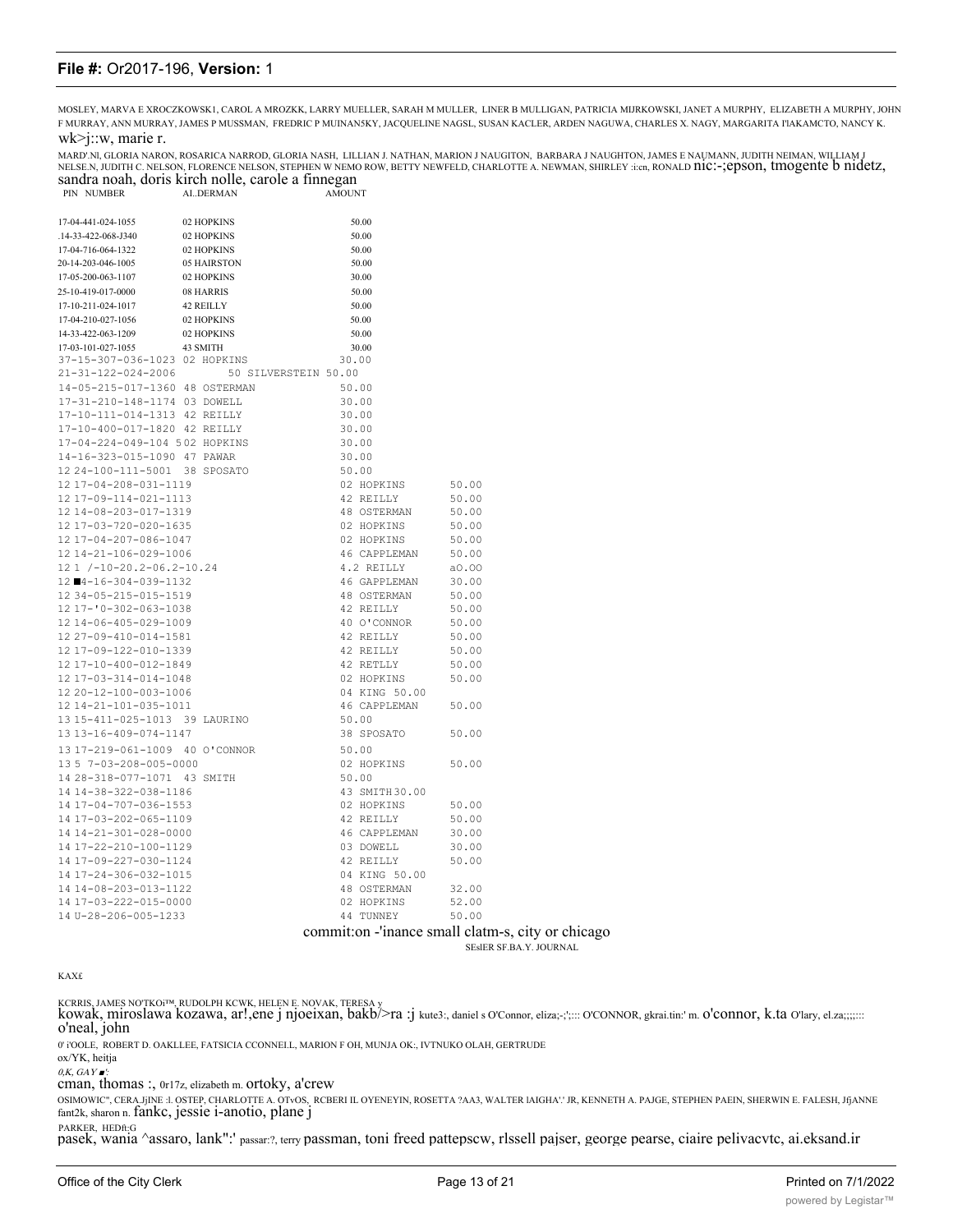feller, sherry fereii-lan, rosa gsfekstom: perez, ce! ia k perk'ks, ken perkov.ch jr., mark j. esclok, mary ALDERMAN PIN WTMBEE AMOUNT

| $u$ -::i--:j-j'>-ijfe                                 | ]& cappleman         | 50.00                    |           |       |
|-------------------------------------------------------|----------------------|--------------------------|-----------|-------|
| i<-ne-~cc-cc<-:oii                                    | 44                   | tunney                   | 50.or.    |       |
| rMO-<0-.-CC5-li80                                     | 12                   | reilly                   | so.00     |       |
| i4~33-409-034-:36i                                    | 43 sm:th             | 50.00                    |           |       |
| 15-1 > <-!-09-034-: 035                               | 38                   | <b>SPOSATO</b>           | 30.00     |       |
| 14 21-308-:':j9-20:.0                                 | 40 CAPPLEMAN         | 50.00                    |           |       |
| 1.7-05-2:4-0:4-1:43                                   | 02                   | :;cpk:ns                 | 50.00     |       |
| 17-;0-;i1-0"4-1037                                    | 42                   | <b>REILLY</b>            | 50.00     |       |
| $\frac{1}{2}$ :7-03-22=-08 -107)2                     | C2                   | <b>HOPKINS</b>           | 30.00     |       |
| 27-04-209-043-1044                                    | 05                   | <b>HOPKINS</b>           | 30.00     |       |
| $: .7 - 0 - 424 - 004 - 1110$                         | 02                   | <b>HOPKINS</b>           |           | :0.00 |
| 24-29-414-040-1002                                    | 43                   | <b>SMITH</b>             | $. -0.00$ |       |
| 11-32-312-019-1008                                    | 49 MOOSE             | 50.00                    |           |       |
| "4-06-203-017-1169                                    | 48                   | <b>OSTERMAN</b>          | 30.00     |       |
| ::'-03-104-070-1036                                   | 43                   | <b>SMTH</b>              | 50.00     |       |
| 3~-20-400-035-11.52                                   | 42                   | <b>REILLY</b>            | 50.00     |       |
| :4-I8-273-017-106^                                    | 47                   | <b>PAWAR</b>             | 50.00     |       |
| 34-18-353-013-3068                                    | 47                   | <b>IAWAR</b>             | 50.00     |       |
| :3-13-411-006-1000                                    | 38                   | <b>SPOSATO</b>           | 80.00     |       |
| 15 09-528-059-2:":08                                  | 45ARENA              | 50.00                    |           |       |
| 15 17-04-207-087-:595                                 | 07HOPKINS            | 50.00                    |           |       |
| 15 17-04-422-025-::44                                 | 02HOPKINS            | 50.00                    |           |       |
| 15 14-28-309--021-2334                                | 43SMITH              | 50.00                    |           |       |
| 15 17-10-708-0.10-1 " 55                              |                      | 50.00                    |           |       |
| 15 U-28-516-O64-0000                                  | 48REILLY<br>4 2SMITH | 30.00                    |           |       |
| 15 14-78-507-004-1835                                 | 44TUNNEY             |                          |           |       |
| 15 14-55-430-042-1550                                 | 43SMITH              | 30.00<br>50.00           |           |       |
| 7^-:0-4i9-0:7-uooo                                    | $\circ$              | Harris                   | 50.00     |       |
| "7-03-320-020-1053                                    | 02                   | <b>HOPKINS</b>           | 30.00     |       |
| 14 53-208-028-1316                                    | 43SMITH              | 50.00                    |           |       |
| 14 :4-:".8-322-01 3-0000                              | 43SMITH              | 50.00                    |           |       |
| 14 :4-05-215-015-1337                                 | 46OSTERMAN           | 30.00                    |           |       |
| 15 16-116-032-1005                                    | 43O'COTINOR          | 30.00                    |           |       |
| 15 17' 16-4 39-007-:: 4 5                             | 07HOPKINS'           |                          |           |       |
| 15 1/-03-220-020-::65                                 | 07HOPKINS            | : 0.00<br>:3.30          |           |       |
| 15 17-04-707-036-:363                                 | 07-OPN2K3            | :3.30                    |           |       |
|                                                       |                      |                          |           |       |
| 14 36-503-7.:i-2777                                   | 46CAPPLIMAN          | 30.00                    |           |       |
| 15 :7-705-084-1006                                    | 41NAPOLITAIO         | 30.00                    |           |       |
| 15 17-83-720-020-1660                                 | 02HOPKINS            | 50.00                    |           |       |
| 15 17-05-220-020-1629                                 | 02HOPKINS            | 50.00                    |           |       |
| 15 17-:0-702-063-1049                                 | 42REILLY             | 30.00                    |           |       |
| $15$ : $/-:0-31$ : $-058-1022$                        | 42REILLY             | 50.00                    |           |       |
| 15 74-06-213-014-0003                                 | 4602227!.IMA"        | 30.00                    |           |       |
| 15 :7-03-222-022-1214<br>15 23-29-221-05V-0000        | 02HOPKINS            | 30.00                    |           |       |
|                                                       | 30REBOYRAS           | 50.00                    |           |       |
| 1:'-io-:05-o:4-:oc5<br>14-05-205-011-1320             | 42<br>46             | reilly 50.00<br>OSTERMAN | 83.00     |       |
|                                                       |                      | 50.00                    |           |       |
| 13 32-327-030-1386 49MCORE<br>13 17-04-703-029-107802 |                      | HOPKINS                  | 50.00     |       |
| 14 22-423-7-; 6-i217 07HOPKINS                        |                      | 50.00                    |           |       |
| 14 11-26-516-064-100443                               |                      | SMITH 50.00              |           |       |
|                                                       |                      |                          |           |       |

COMMITTEE ON FINANCE SMK1 CLR-XS, CITY Or CHICAGO SEWER REBATE JOURNAL

#### **FIN NUMBER**

PETER, WALDTRAUT L. BEYERS, MARY B PETERSON, JEAN E PETERSON, JULTETA PHINAZTRUP, SUPHA PIEDALLU, MARCEL PTENKOS, ANGEIA V. PICHEN, ERNA PINSLER, REUVEN PINTO, CARMEN PITNER, ZKLMR M INYTLKMAN, KENNETH S PIZARRO, CORAZON PLUCKEIIAUM, JOHN F. POCLAS:-;, HELEN PORA7, AVNER PORTER, LOVELLE POSNER, CARMEN A POTTAGE, HELEN POUR, MARCELLE H. POWELL, CARYL S. POWELL, THOMAS V. PRETS, LYNN W. PRENDEICAST, JOSEPH T PFENEVOST, IREKA 3 PRICE, GEORGE K PRICE, UVENIA QUICK, HELENIYARIE RAHII, GEORGE RA." PERT", PAUL E. P.APPEL, JOHN P. RASHID, PHILIP RITNY, RUTH RERACD, SIANT,E<sup>V</sup> J. NEED, TONCI P. ILEESE, PRENILIA REI'IER, HARVARD RENSNER, J'a'ERGEN I<EPOP.TO, DALE CARMEN REYES, DELORES J. RHODES, RECINA M. RICHMAN, GERALD RICKS, BARBARA RIORDAN, DIANE T RISTIC, BOZICA RISTTC, LILIAN/A RITCHIE, DIANA A ROBERTS, DAVID R ROBERTS, STEVEN ROBERTS, WILLIAM ROBICSEK, RODICA

 $1.1 - 32 - 202 - 020 - 1010$ 

 $14 - 21 - 306 - 040 - 1018$ 

14-18-323-212-1C17 17-09-337-392-2266 17-03-201-069-1021 14-05-407-016-1100 13-18-410-035-1034 17-10-309-015-1904 17-04-413-021  $-1091$ 

13 10-200-026-1120 1.3-02-300-005-1035

14 28-318-064-1327 14-21-101-034-1051 17-04-424-051-1241

9-36-411-034-1007 17-10-202-083-1132 25-04-901-700-0000 17-03-200-063-1019 17-10-200-068-1228 14-21-106-017-0000 27-03-208-002-0000 27-04-211-033-1047 14-21-305-030-1209 14-33-208-028-1437 1.7-04-209-043-1058 :7-04-.2.2.2-06.2-1148 14-21-111-007-1373 14-08-408-029-0000 17-16-108-033-1077 17-09-410-014-1316 17-10-400-012-1665 1.7-03-1.04-020-1.064 17-03-202-064-2019  $13 \dots 8 - 4 \dots -005 - 0.044$ 

20-1.2-100-003-1289 25-11.-300-01.7-0000

14 23-200-003-1349 17-33-222-315-0330 14-05-403-022-1001 17-10-400-01.2-1851 13-17-117-038-1006 11-29-311-026-1003 20-12-100-003  $-1067$  13-10-200-026-1212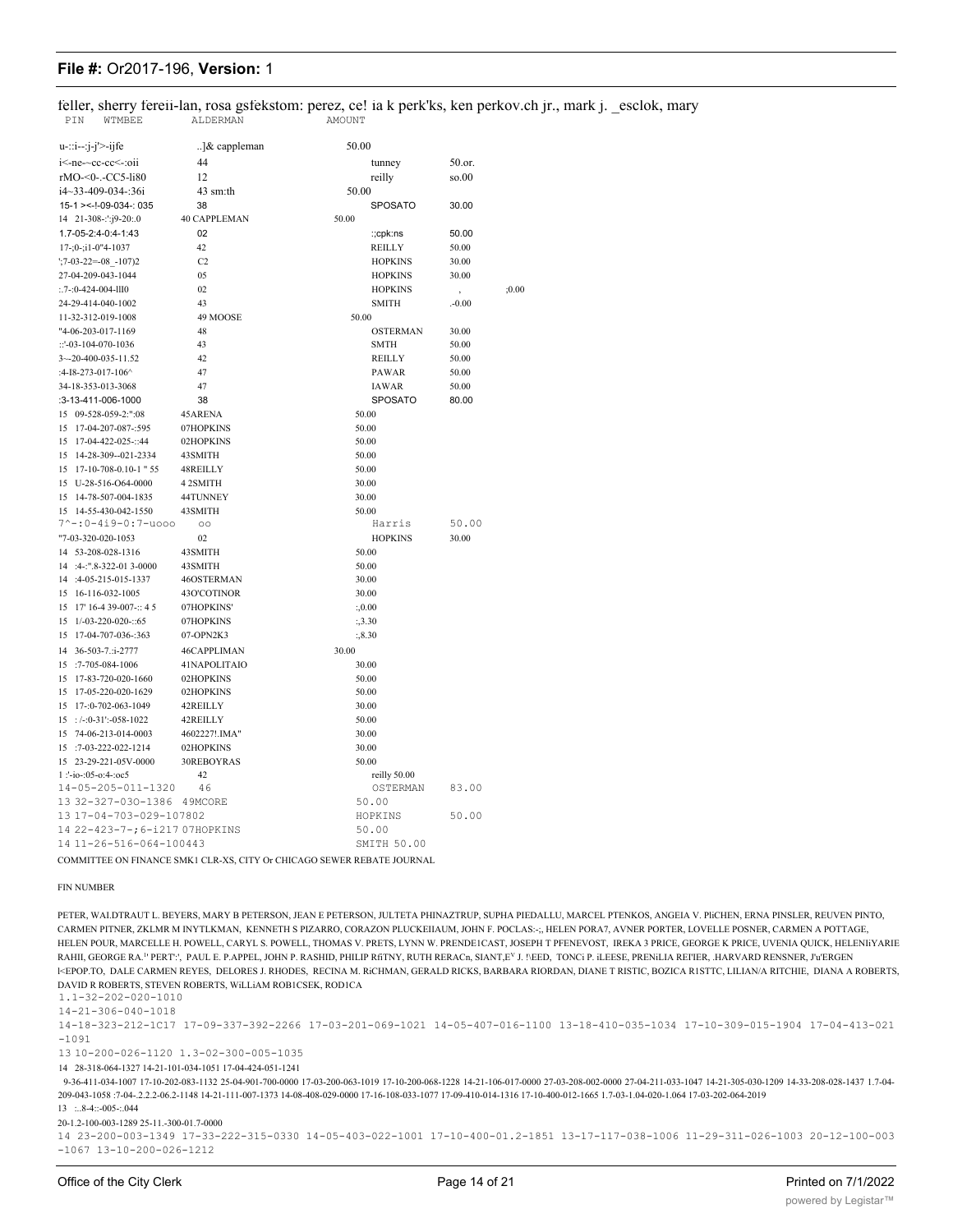13 09-328-064-1009 14 05-215-017-1415 14-33-423-048-1316 14-05-403-023-1133 17-10-214-016-1412 14-18-323-012-1087 17-03-222-015-0000 HOPKINS OSTERMAN SPOSATO 42 REILLY 02 HOPKINS 39 T.AURINO 39 LAURINO 43 SMITH 4 6 CAPPLEMAN 0.2 HOPKINS 41 NAPOLITANO 42 REILLY 08 HARRIS 02 HOPKINS 02 HOPKINS 46 CAPPLEMAN 02 HOPKINS 02 HOPKINS 46 CAPPLEMAN 43 SMITH 02 HOPKINS 02 HOPKTNS 46 CAPPLE1-AN 48 CSTERYAN 4 2 REILLY *42 RETI.I.Y* ' 42 REILLY 43 SMI72 02 HOPKINS 38 SPOSATO 4 KiNG 5 HARRIS 44 TUNNEY 02 HOPKINS 48 OSTERMAN 42 REILLY 38 SPOSATO 49 MOORE 04 KING 39 LAURINO 4 5 ARENA 48 OSTERMAN 02 HOPKINS 48 OSTERMAN 42 REILLY 47 PAWAR • 02 HOPKINS 30.00 50.00 50.00 50.00 50.00 50.00 50.00 50.00 50.00 50.00 50.00 50.00 50.00 50.00 30.00 50.00 50.00 50.00 50.00 58.00 50.00 50.00 50.00 :?o.oo 30.00 50.00 50. Ou 50.00 50.00 50.00 50.00 50.00 50.00 50.00 50.00 50.00 50.00 50.00 50.00 30.00 50.00 50.00 50.00 50.00 50.00 50.00 50.00 50.00 50.00 50.00 50.00

cowiyiee on finance smai,1 cia7ms, city of chicago sekeb -safes, journal

### name

robinson, rose r.

ROVA-i, F10EENCE W3NAN, GEN LA 3 ROSEN, ALAN R0SEN3L00M, AX FRED A. FOSENS~E7N, ROBERTA. L ROSS, DAVID A. ROSS, 'IMVIYF: H. ROSSCH, REBECCA ROTH, MOKROF. ? RO-H74ANN, MAR?: ROPE, 80NALD C ROZENBAUM, lARIiARA G RU5TNELI.1, MARY LAKE EULLAND, RANDY RUSSELL, ALMA V. RUSSELL, CHERYL S RYAN, ROSEMARY J. SACK, NAiHANiEL SACKS, RUTHE G. SADKIN, RUTH K. SALDJiNA, SOL SALTTEL, NATALIE SAMUELS, A. SUE SAMUELS, DORIS ? SAMUELSON, NORBER1' M SANDLIN, ALiHIA SANDY, UOHN D SANTOS, ROSARTO SATO, AYA Y. S.ATTER, GERTRUDE S. SAUNDERS, SANDRA K SAX, Ri-MK.E G S.AYON, JOYCE R. SCEIONGE, MTSAKO SCHADT, KSNNETH J SCKALK, CAROL L. SCHALLMOSER, JOSEPH SCKAW-KR-;, EUGENIA SCHERR, AND.REA L SCHIEBER, AVA K. SCHILLER, STEPHEN SC8MALLE, BRIAN R SCHMALTZ, JOSEPH K. SCIIMIDI, NANCY SCUM IT, JR., WILLIAM II. SCHNARR, EUGENE I) SCHNEIDER, FRANK L SCHNEIDER, MARSHA SCHNELL, MICHAEL S RITA SCHNELL, ROSEMARY J.

| FIN IJUMBER | <b>ALDERMAN</b> | AMOUNT |
|-------------|-----------------|--------|
|             |                 |        |

| $.15$ -:C-419-0:7-0000   | 08 HARRIS           | 50.00 |
|--------------------------|---------------------|-------|
| 14-: 8-204-075-0000      | 5" IAURINC          | 50.00 |
| 14-05-403-021-1057       | <b>48 OSTERMAN</b>  | 50.00 |
| 17-04-212-030-1001       | 02 HOPKINS          | 50.00 |
| 17-08-215-0:5-1307       | 02 HOPKINS          | 50.00 |
| 10-36-100-038-1370       | 50 SILVERSTEIN      | 50.00 |
| 37-05-222-015-0000       | 02 HOPKINS          | 50.03 |
| 14-16-304-042-1094       | <b>46 CAPPLEMAN</b> | 50.00 |
| 24-03-203-017-1370       | <b>48 OSTERMAN</b>  | 50.00 |
| :4-16-300-027-1074       | <b>46 CAPPLEMAN</b> | 50.00 |
| 77-04-211-053-101:       | 02 HOPKINS          | 50.00 |
| 24-16-801-041-1835       | 46 CAPPLEMAN        | 50.00 |
| 14-08-203-016-1103       | <b>48 OSTERMAN</b>  | 50.00 |
| ".7-05-101-022-0000      | 43 SMITH            | 50.00 |
| 14-28-222-015-0000       | 43 SMITH            | 50.00 |
| 20-11-114-063-1002       | 04 KING             | 50.00 |
| :7-io-40o-oi.2-ii9:      | 42 reilly           | 50.00 |
| $:7-05-208-021-1106$     | 02 HOPKINS          | 50.00 |
| $17-03-204-064-103$ :    | 42 REILLY           | 50.00 |
| 10-56-100-011-1114       | 50 SILVERSTEIN      | 50.00 |
| 42-82-000-043-1093       | <b>44 TUNNEY</b>    | 50.00 |
| 13 15-411-027-1072       | 39 IAURINO          | 50.00 |
| 14 16-301-04'-18.77      | <b>46 CAPPLEMAN</b> | 50.00 |
| 14 17-04-413-07:-!025    | 02 HOPKINS          | 50.00 |
| 14<br>20-12-114-042-1005 | 05 HAIRSTON         | 50.00 |
| 14 14-05-211-021-107C    | 48 OSTERMAN         | 50.00 |
| 25-11-300-020-CCOC       | 08 IARRIS           | 50.00 |
| 17-04-208-029-1008       | 02 HOPKINS          | 50.00 |
|                          |                     |       |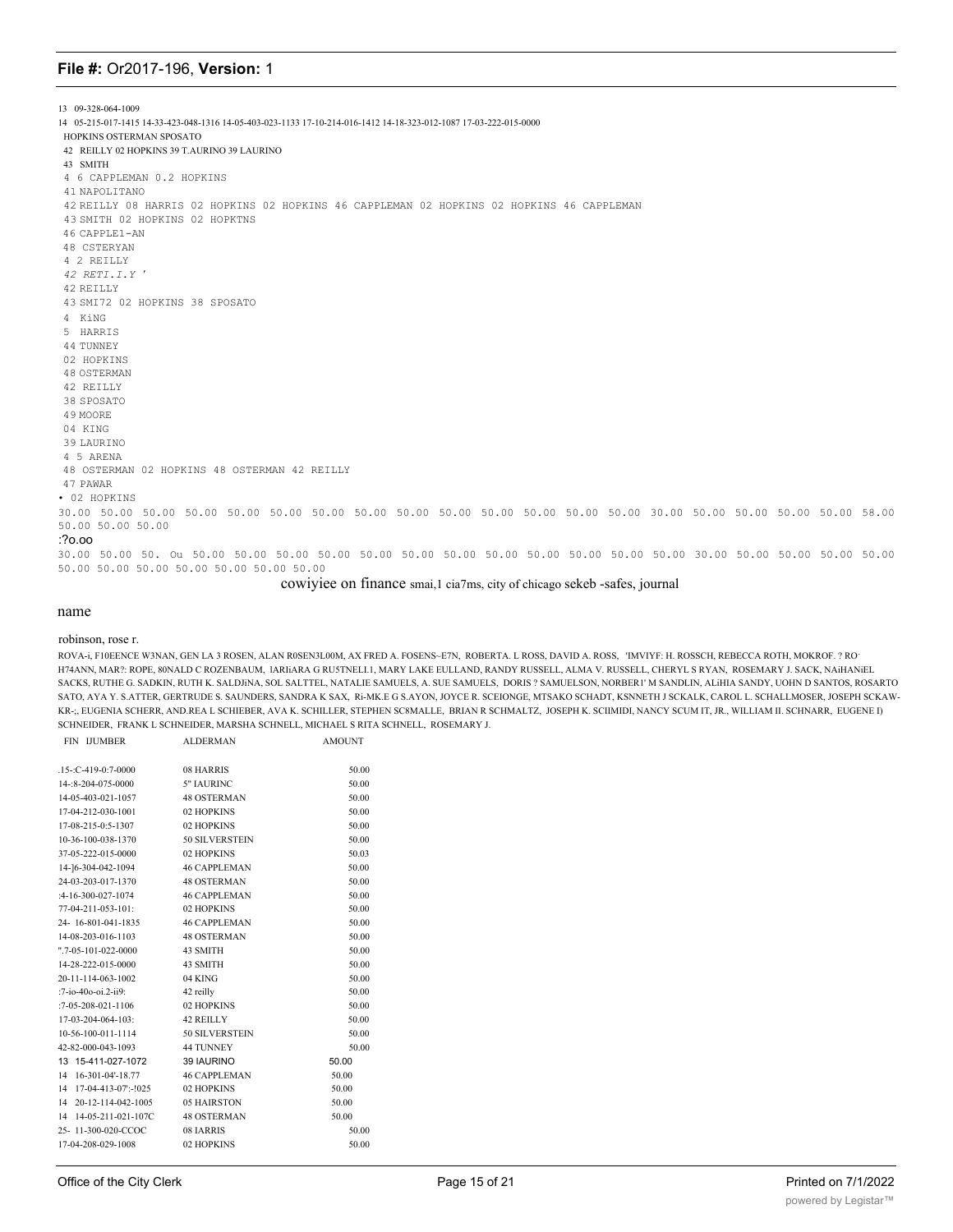| 1.4-08-407-022-1051   | <b>48 OSTERMAN</b>  | 50.00 |  |
|-----------------------|---------------------|-------|--|
| 14-05-403-019-1103    | <b>48 OSTERMAN</b>  | 50.00 |  |
| 10 36-100-018-1036    | 50 STLVERSTETN      | 50.00 |  |
| 10 20-12-100-003-1406 | 04 KING             | 50.00 |  |
| 10 17-03-221-004-0000 | 02 HOPKINS          | 50.00 |  |
| 10 14-33-422-069-1020 | 42 REILLY           | 50.00 |  |
| 10 14-21-314-048-1226 | <b>44 TUNNEY</b>    | 50.00 |  |
| 10 17-09-410-014-1580 | 42 REILLY           | 50.00 |  |
| 10 17-03-203-009-1227 | 42 REILLY           | 50.00 |  |
| 10 14-33-422-068-1419 | 02 HOPKINS          | 50.00 |  |
| 10 17-03-222-023-1350 | 0.2 HOPKINS         | 50.00 |  |
| 11 30-3.22-033-1020   | 49 MCORi:           | 50.00 |  |
| 11 17-10-202-083-1027 | 42 REILLY           | 50.00 |  |
| 11 17-03-226-065-1053 | 02 HOPKINS          | 50.00 |  |
| 11 14-08-205-017-1435 | <b>48 OSTERMAN</b>  | 50.00 |  |
| 11 17-10-208-014-1121 | 42 REILLY           | 50.00 |  |
| 11 14-16-301-041-1569 | <b>46 CAPPLEMAN</b> | 50.00 |  |
| 11 14-16-304-039-1113 | <b>46 CAPPLEMAN</b> | 50.00 |  |
| 12 24-100-111-1018    | 38 SPOSATO          | 50.00 |  |
| 12 14-21-314-048-5049 | 44 TUNNEY           | 50.00 |  |
| 12.14-16-304-039-1196 | <b>46 CAPPLEMAN</b> | 50.00 |  |
| 12 14-16-304-039-1037 | <b>46 CAPPLEMAN</b> | 50.00 |  |
| 12 14-28-200-004-1131 | <b>44 TUNNEY</b>    | 50.00 |  |
|                       |                     |       |  |

committee on finance small claims, city of chicago sevies rebate journal

PIN NJM3ER

schoniwise, soger h schseyer, alice sctji.te, ra:, ph j schu1..7z, beverly m schul7z, karl schusi, judith ann

SGiWASTZ, AUBSEY SCl"vAS'\', EDWARD H. SCHWRTZ, ROBERT E. SCTACCA, FLORENCE SCOTT, PHYTLLIS B SEAMAN, PAMELA SEFAFIKAS, ADEL SERAPH :M, RITA M. SEVCIK, JANET H SEWELL, M7ARGARET C. SHAREIMAN, MONA D SHAMO, ROBERT SHAPERO, RONALD SHAPIRO, OTY SHAREMAN, ROEERT I SHAVNE, DAVID SHEE2Y, HARRY L. SHER, JUDITH SHOITIS, ROBERT SHORE, JACK SHROFF, YIPIN R. SHUGHROU, PATRICIA STBAL CASMELiNO L SICHAU, MARTHA SIDNEY, DOSTS J STEGEL, GERTRUDE SIKORSKY, i»RiS J. SILVERMAN], a.iFFORD A S1LVESS, RELLA SIMON, ARTHUR 3 SIMONS, HELEN P.

#### sizcosiC, nelly

SKEES, FREDERICK M. SKCXAN, WESLEV G SKCWRQNSKi, I30NNA SKUPIEN, EILEEN S1.ADEK, JULIE SLANE, Mi LDRED F 31AVIN, MAUREEN M SMABANDESCU, MIHAI. SMELSEB, MARY SMTETANA, ROBERT A SMITH, DOLORES J. SMITH, MARILYN R. SMITH, VALERIE

14-33-4:3-048-1180 14-38-383-015-0000 30-33-408-062-1033 17-10-211-021-1008 17-03-202-063-0000 14-06-224-027-0000 17-03-227-018 -1066 17-03-226-065-1246 14-28-200-004-1.125

8 36-108-059-1004 20-12-100-003-1545 14-08-203-003-0000 17-09-430-014-3271 17-05-225-078-7 015 14-17-119-033-0000 20-34-413- 0.24-0000 17-03-214-014-1078 14-08-203-017-1594 17-03-322-023-1336 17-04-441-0.24-1006 1J-03-106-027-2042 17-10-318-033-1314 17- 16-103-033-1179 17-03-202-063-1031 17-23-322-013-0000 17-03-226-065-1067 14-05-215-015-1089 17-04-707-036-1776 14-03-4 07-0.2.2- 104 4

9 36-419-106-1019 14-17-407-053-1074 10-36-117-015-1062

9-36-419-106-1017 17-10-313-031-1085 14-16-301-041-1765 17-03-1.03-016-1033 14-05-211-016-1096 17-09-131-008-1061 14-03-403-022 -1056 17-10-202-062-1095

12 11-119-023-1043

13 08-513-018-1009

14 21-307-047-1156 14-08-203-015-1376 17-10-137-037-1492 14-21-101-034-1282 14-21-106-017-0000

13 17-107-209-1009 17-03-200-063-1057 17-04-424-051-1403

14 16-304-039-1126 02 HOPKINS 43 SMITH

41 NAPOLITA-IO

02 HOPKINS 40 O'CONNOR

0.7 HOPKINS 44 TUNNEY 41 NAPOLITANO 04 KING 48 OSTERMAN 42 REILLY 42 RE:ELY 47 PAWAR 06 SAWYER 02 HOPKINS 48 0S7ESMAN 02 HOPKINS 02 HOPKINS 43 SMITH 42 REILLY 42 REILLY 42 REILLY 43 SMITH 02 HOPKINS 43 OSTERMAN 02 HOPKINS 48 OSTERMAN 41 NAPOLITANO 46 CAPPLEMAN 50 SILVESSTEiN 41 NAPOI.TTANO 42 REILLY 46 CAPPLEMAN 43 SMITH 43 OSTERMAN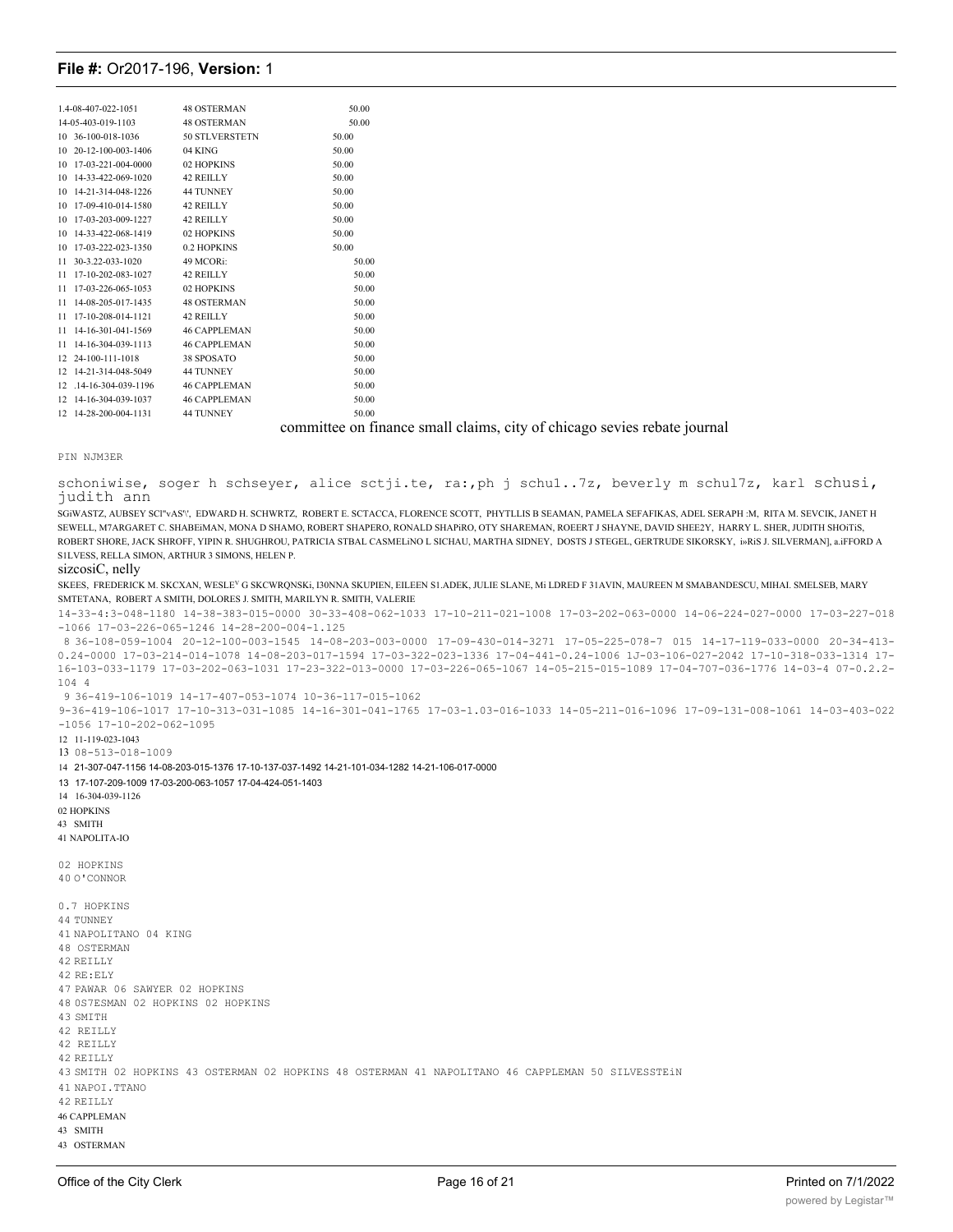42 REILLY 45 OSTERMAN 42 REILLY 41 NATOLTTANO 45 ARENA 44 THNNEY 48 OSTERMAN 42 REILLY 46 CAPPLEMAN 46 CAPPLEMAN 38 SPOSATO 02 HOPKINS 02 HOL'KINS 46 CAPPLEMAN 50.00 50.00 50.00 50.00 50.00 50.00 50.00 50.00 50.00 50.00 50.00 50.00 50.00 50.00 50.00 50.00 50.00 50.00 50.00 50.00 50.00 50.00 50.00 50.00 50.00 50.00 50.00 50.00 50.00 50.00 50.00 50.00 50.00 50.00 50.00 50.00 50.00 5 50.00 50.00 50.00 50.00 50.00 50.00 50.00 50.00 50.00 50.00 50.00 50.00 50.00 50.00 50.00 50.00 50.00 50.00 50.00 50.00 **COMMITTEE CM EINANCS** small claims, city or Chicago sewer rebate journal PIN NUM3ER SW.11 <http://SW.11>:, VIRGINIA SMUTKY, .AR1ENE A S03EL, SHARYN L SOLTYS, Ri CHARD S. SOTONAK, ARL-TJE SPATORO, MARK SPIRCPOULOS, MICHAEL spunt, l:nda L. SPURLIMG, DARWIN STACK, DORIS STADNi'K, MAR7A P stagg, cam111.e j stanioci:, ; ris stanklewicz, barbara stanley, lois s stanzel, daniel r STAS IV, DANiilA STAUDEP., DENISE M STAUNTON, MARY ST.AWARZ, W.ALTER JR STEEANCIC, MICHAEL E STEIDER, RAQUEL STEIN, EDW.ARD B. STEINBERG, CARYL STEINBERG, EIAJNE STM4DER, WALTER W STERLING, RENITA  $S'$ !t:rn, ina ;; S'!'i EE, EDDIE JR sttllman, stephen j sttnson, ;rma j. stinson, phyllis 1 stock, jerry stodolsky, susan stone, lynda wapi-stone, marion strecner, joanne m streeter, sally b. stricklin, doris a. strimling, shellie strobe, walter styer, bryan 2jbkowsky, hijlall'th sue;;, wanw, c:es:ak SULK<sup>V</sup>MAN, SAEA SULLIVAN, LLCY SUMMERS, A: AN SUNDIN, ELAINE R SUPESETKE, ELAINE C. SUTER, LILLIAN SUZUKI, RUTH 17-10-401-005-1.336 1.4-05-215-015-1110  $V7-04-$ "50-043-1055 15-15-409-053-1047 34-23-207-004-1447 17-04-217-093-0000 13 10-200-026-1225 24-23-207-004-1537 17-04-207-037-1.291 14 28-207-004-1419 1.2-11-104-033-1010 13 18-409-069-1296  $1421 - 307 - 047 - 1092$ 13 18-410-034-1007 14 13-323-012-1055 14-0e-.203-001-0000 13 18-409-069-1119 17-10-200-065-1250 14-03-030-1135 14-16-304-042-1109 17-03-114-003-1054 1.7-03-202-063-1040 17-03-226-065-1022 17-03-202-063-1023 17-03-204-064-1055 17-03-204-064-1055 17-03-201-067-1023 14-21.-314-048-1129 17-03-214-014-1138 20-34-413-024-0000 13 02-419-037-1002 20-12-100-003-1093 20-11-206-058-0000 17-03-204-064-1102 14 23-322-015-0000 17-10-202-063-1022 27-03-208-002-0000 10-36-120-003-4302 27-04-207-086-1031 20-34-413-024-0000 10-36-100-015-1155 24-25-322-038-1.012 24-05-215-017-1104 27-03-201-076-2065 23 02-300-008-1012 24 05-211-023-1180 14-05-303-008-0000 27-10-203-028-2127 14-05-215-01.7-141.4 17-05-201-066-1016 13-08-328-059-1001 12-18-409- $0.3.3 - 1.011$ 42 REILLY 43 OSTERMAN 02 HOPKINS 38 SPOSATO 44 TUNNEY 02 HOPKINS 39 LAURINO **44 TUNNEY** 02 HOPKINS **44 TUTINEY** 41 InAPOLITANO 38 SPOSATO 44 TUNNEY 3e SPOSATO 47 PAWAR **48 OSTERMAN** 38 SPOSATO 02 HOPKINS 46 CAPPLEMAN 46 CAPPLEMAN 43 SMITH 42 RETLLY 02 HOPKINS 42 REILLY 42 REILLY 02 HOPKINS 44 TUNNEY 02 HOPKINS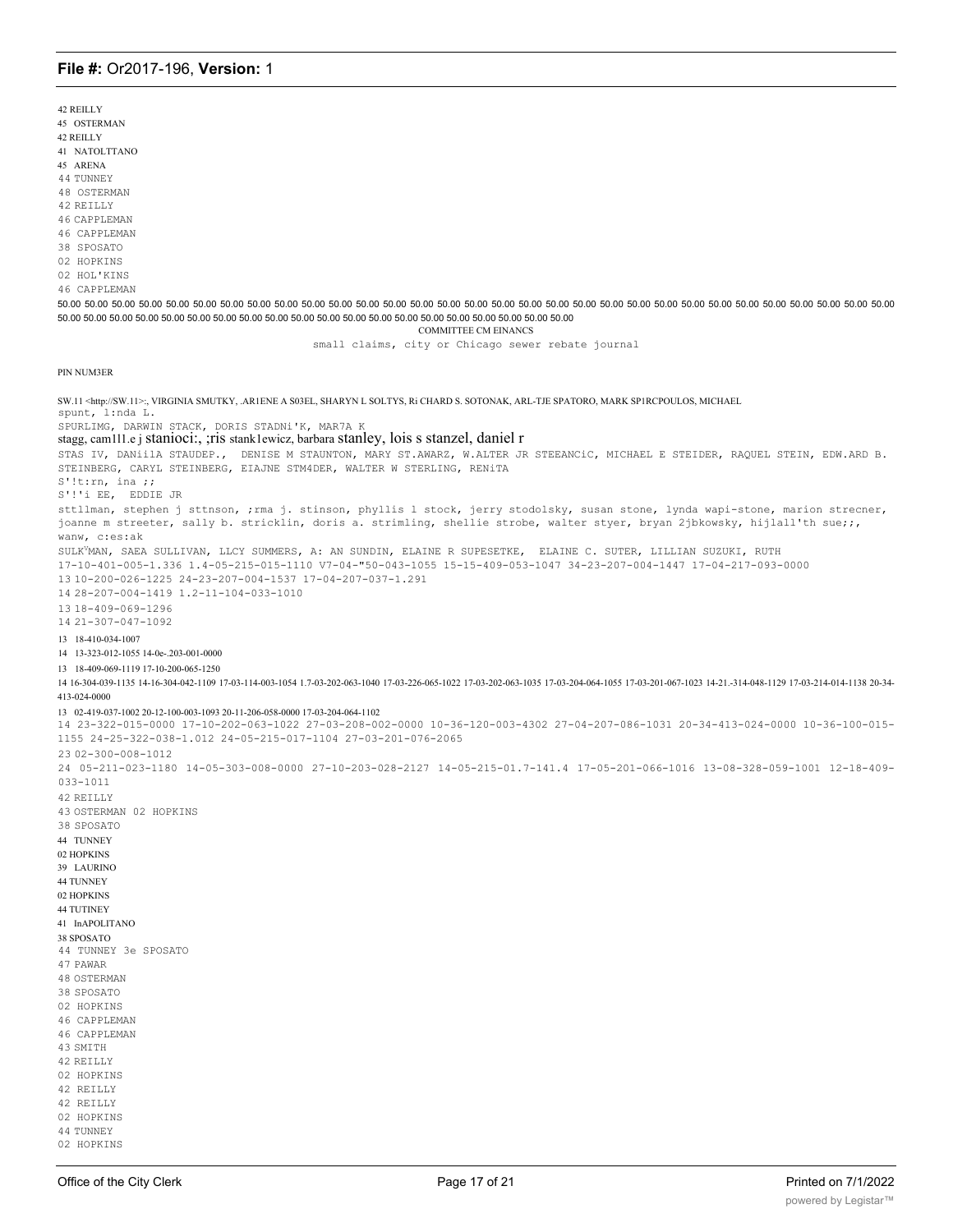06 SAWYER 39 LAURINO 04 KING 04 KING 42 REILLY 43 SMITH 42 REILLY 02 HOPKINS 50 SILVERSTE.1N 02 HOPKINS 06 SAWYER 50 SILVERSTEIN 43 SMTTH 45 OSTERMAN 02 HOPKINS 39 LAURINO 48 OSTERMAN 48 OSIER'AN 42 REILLY 46 OSTERMAN 02 HOPKINS 45 ARENA 36 SPOSATO 50.00 50.00 50.00 50.00 50.00 50.00 50.00 50.00 50.00 50.00. 50.00 50.00 50.00 50.00 50.00 50.00 50.00 50.00 50.00 50.00 50.00 50.00 50.00 50.00 50.00 50.00 50.00 50.00 50.00 50.00 50.00 50.00 50.00 50.00 50.00 50.00 50.00 50.00 50.00 50.00 50.00 50.00 50.00 50.00 50.00 50.00 50.00 50.00 50.00 50.00 50.00

```
NAME
```
swa-ison, kc-m»: J. SWANSON, ?Hi\_,LiS swenson, mar:e swtstow1cz, james r SZEGI-:0, ELISABETH W TABERT, RONALD T. TADMBK, C-IORiA M. TAET, MP&a A. tardy, eileen tatone, anita taylor, darlsne a taylor, donna 3iknis ternes, mary l tew, eileen l. therrlault, marcaret j. thomas, carole j thomas, opal b. thomas, paul a thompson, rosa timberiake, barbara timmerman, carole e. ttnerel' a, margie h. tocjs, nora j. todd, michael l. topqaz, gustav tortorello, peter tovin, jack d. treiber, walter g. tresley, richard tresser, merle trilling, caren turoff, michae! r. ueda, fjji uram, donald urbahns, marsha b uyeda, kimi valdez, robert valentine, john f. van gerpen, tavonne j. van s'traaton, natalie VAN WEPMESXETtfEN, WILLIAM VANDERHOOK, LOUIS VANGEISON, MAR:' JUDITH VANPELT, STEVEN A. VARNER, CATHERINE VEEDER, W1LLLAM R. VEGA, ELEANOR VEPTXJS, CHP.2STOS VERNER, THOMAS H VTLLA-ICNACTO, ZENATDA VITALE, DONAJEAN D

COMMITTEE ON FINANCE 20 SMALL CLAIMS, CITY OF CHICAGO SEWER REBATE JOURNAL

|    | PIN NUMBER                   | <b>ALDERMAN</b>     | <b>AMOUNT</b> |
|----|------------------------------|---------------------|---------------|
|    | L2-U-I04-033-I00:            | 41 KAPOLIT5ANO      | 50.00         |
|    | $-4-16-323-012-1038$         | 42 PAWAR            | 50.00         |
|    | 27-03-214-014-11U            | 02 HOPKTNS          | 50.00         |
|    | 17-16-419-007-1102           | 02 HOPKINS          | 50.00         |
|    | 14-05-403-021-1219           | <b>48 OSTERMAN</b>  | 50.00         |
| 12 | 14-101-053-1017              | 38 STOSATO          | 50.00         |
| 12 | 27-02-108-016-1047           | 43 SMITH            | 30.00         |
| 12 | $:7-04-216-064-1328$         | 02 HOPKINS          | 30.00         |
| 12 | $'4 - 33 - 206 - 032 - 1008$ | 43 SMITH            | 50.00         |
| 13 | 03-403-:36-0000              | <b>39 LAURINO</b>   | 50.00         |
| 13 | 17-03-201-069-1058           | 02 HOPKINS          | 50.00         |
| 14 | 21-101-034-1 123             | <b>46 CAPPLEMAN</b> | 50.00         |
| 14 | 14-18-323-012-1092           | 47 PAWAR            | 50.00         |
| 14 | 17-04-207-087-1392           | 02 HOPKINS          | 50.00         |
|    | 9-36-425-052-1027            | 4'. NAFOL1 i'ANO    | 50.00         |
|    | $:4-13-232-0:2-101!$         | 47 PAWAR            | 50.00         |
| 13 | 09-326-061-1003              | <b>45 ARENA</b>     | 50.00         |
| 14 | 05-403-025-1055              | <b>48 OSTERMAN</b>  | 50.00         |
| 14 | 20-34-413-024-0000           | 06 SAWYER           | 50.00         |
| 14 | 17-10-208-014-1043           | 42 REiLLY           | 50.00         |
| 14 | 17-03-2.27-024-1 193         | 02 HOPKINS          | 50.00         |
| 14 | 17-03-215-013-1472           | 0.2 HOPKINS         | 50.00         |
| 14 | 17-04-412-028-1220           | 02 HOPKINS          | 50.00         |
| 14 | 14-33-206-028-1177           | 43 SMITH            | 30.00         |
| 14 | 1.4-05-403-021-1085          | <b>48 OSTERMAN</b>  | 50.00         |
| 14 | 17-03-106-027-1072           | 43 SMITH            | 50.00         |
| 14 | 14-23-201-014-1002           | <b>44 TUNNEY</b>    | 50.00         |
| 14 | 17-03-201-076-1077           | 02 HOPKINS          | 50.00         |
| 14 | 17-03-106-037-1007           | 43 SMITH            | :50.00        |
| 14 | 14-33-325-071-1032           | 43 SMITH            | 50.00         |
| 14 | 11-32-304-030-1004           | 49 MOORE            | 50.00         |
| 14 | 17-03-205-021-1030           | 02 HOFKINS          | 50.00         |
| 14 | $17 - C3 - 2!4 - 0:3 - 031$  | 02 HOPK2NS          | 50.00         |
| 14 | 17-10-203-017-1105           | 42 REILLY           | 30.00         |
| 14 | 17-03-202-063-1149           | 42 REILLY           | 50.00         |
| 14 | 14-18-323-012-1018           | 47 PAWAR            | 50.00         |
| 14 | 14-21-110-070-1657           | <b>46 CAPPLEMAN</b> | 50.00         |
|    |                              |                     |               |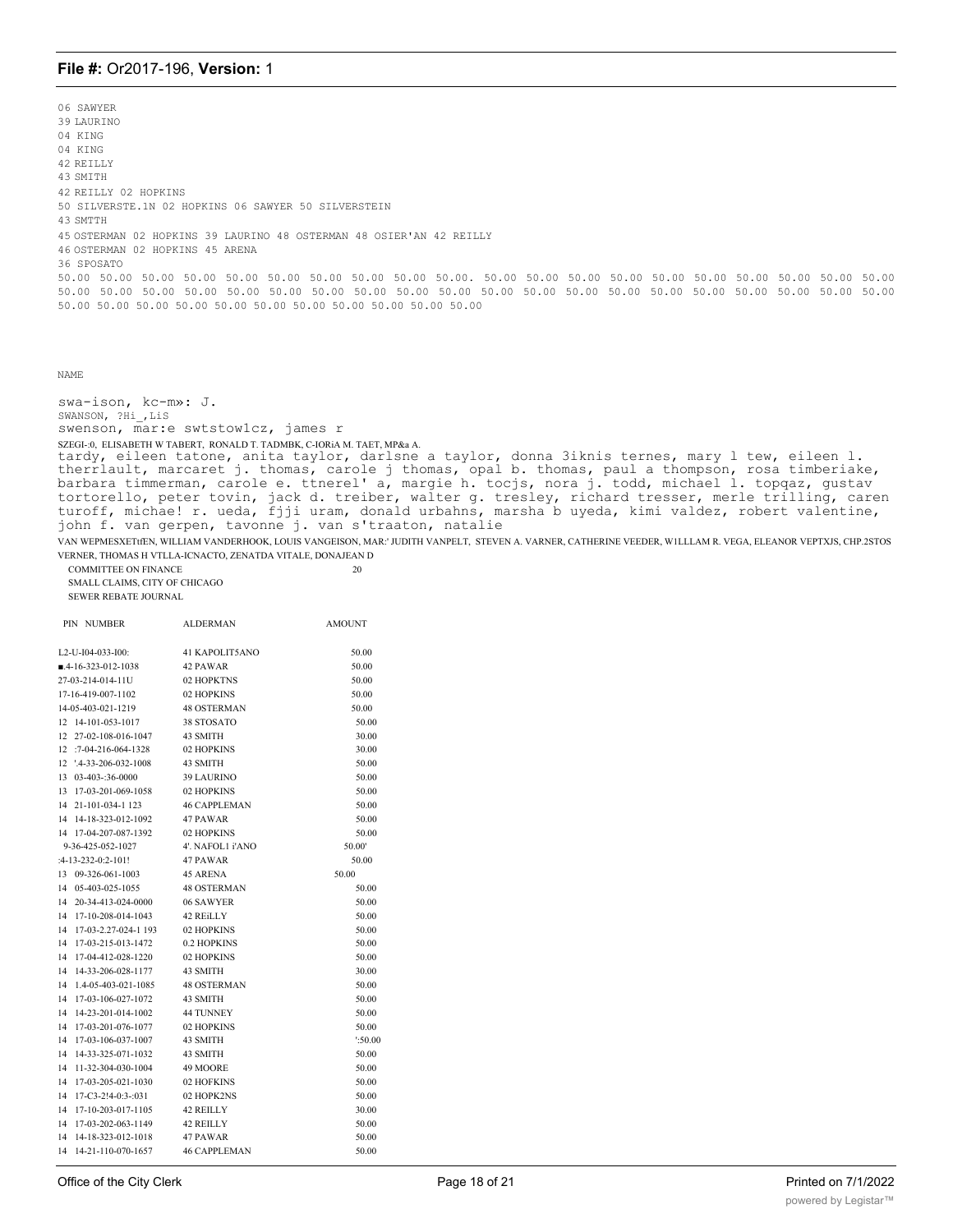| 14 17-03-103-0:6-1074    | 43 SMITH           | 50.00                                                                                                 |
|--------------------------|--------------------|-------------------------------------------------------------------------------------------------------|
| 14 11-30-322-058-1035    | 49 MOORE           | 50.00                                                                                                 |
| $14$ : 7-05-222-0:5-0000 | 02 HOPKINS         | 53.00                                                                                                 |
| 14 14-16-302-030-1355    | 46 CAPPLEMAN       | 53.00                                                                                                 |
| 13 17-107-194-1019       | 38 SPOSATO         | 50.80                                                                                                 |
| 13 40-84-070-226-1124    | <b>48 OSTERMAN</b> | 50.00                                                                                                 |
| 14 08-203-001-0000       | <b>48 OSTERMAN</b> | 50.00                                                                                                 |
| 14 25-11-300-036-0000    | 08 HARRIS          | $50.00 -$                                                                                             |
| 14 20-13-103-011-0000    | 05 IAIRSTON        | 50.00.                                                                                                |
| 14 14-18-323-012-1026    | 47 PAWAR           | 50.00                                                                                                 |
| $14$ :4-23-3i4-048-1062  | 44 TUNNEY          | 50.00                                                                                                 |
| 14 :7-10-1.2.2-025-1193  | 42 REILLY          | 50.00                                                                                                 |
| 14 14-05-215-017-1443    | <b>48 OSTERMAN</b> | 50.00                                                                                                 |
| 14 14-05-407-015-1073    | 4e OSTERMAN        | 50.00                                                                                                 |
|                          |                    | COMMITTEE ON FINANCE SMALL Ci.Ai.MS <http: ci.ai.ms="">, CITY OF CHICAGO SEWER REBATE JOURNAL</http:> |

#### NAME

VOCiNO, GIOVANNA VOGEL, CLAUDE F. VON TTLLTNG-LEWIN, MARIA \ONDRUSKA <file:///ONDRUSKA>, THEODORA VCNRslKIN, JOHN R VOUTES, 'I'HOMAS G. VOYTiSaNAS, LlONTINA WAGNER, MIRIAM WALDER, JUDITH WALKER, HOWARD WALKER, J7MMIS J WALSH, MARGARET M WALSH, THOMAS E WALTZ, ELIZABETH R. WANG, SHARON ? WANKS, BARBARA M. WARD, COLLETTE C. KASSriRMAN, RDCHELLL L. WATSON, JAMES L. WATTS, CHARLES M WEBER, SAMUEL WEBSTER, DOROTHY M WEDENOJA, L!.NDA A WEHOFER, R03ERT J. WEINBERG, MURIEL K. WEjNSTSIN, JOAN S. WETNTRAUB, JOSEFH 3. WEISS, >KRCC F. WEISS, RITA WEITZ, BARRY WEXLER, CAROLS WHEELER, MARY BETE WHEELER, SANDRA A WHERRY, HELEN R. WHITE, JAMES R. WILCHHR, CGDEN M WILCOX, BARBARA i. WILCOX, HARVEY L VCLCOX, PAMELA WILHELM, SUSAN WILLIAM;;, JEAN R WILLIAMS, JESSTE WILSON, LESLIE R WILSON, ROBERT A WILSON, SARAH WINDT, STUART H WINTCK, ALFRED Z WINOLRAD, HENRY WINTERS, FLORENCE C WISEIMAN, SHEILA W.LTK1N, GERTRUDE PIN NUMBER ALDERMAN AMOUNT PIN NUMBER

|                                             | 17-03-234-016-1010           | 02 HOPKINS                       | 50.00          |
|---------------------------------------------|------------------------------|----------------------------------|----------------|
| 17-03-200-063-2039<br>14-05-2". "i-023-1227 |                              | 02 HOPKINS<br><b>45 OSTERMAN</b> | 50.00<br>50.00 |
|                                             |                              |                                  |                |
| 13                                          | 31-118-039-1010              | 29 TALIAFERRO                    | 50.00          |
| 14                                          | 08-301-043-1002              | 43 SMITH<br>44 TUNNEY            | 50.00          |
| 14                                          | 14-28-103-055-1097           |                                  | 50.00          |
| 14                                          | Il-29-3':9-018-1C13          | 49 MOORE                         | 50.00          |
| 14                                          | 14-28-206-005-1347           | <b>44 TUNNEY</b>                 | 50.00          |
| 14                                          | 17-03-221-003-0000           | 02 HOPKINS                       | 50.00          |
| 14                                          | 17-03-304-064-1033           | 42 REILLY                        | 50.00          |
| 14                                          | 17-05-107-019-1101           | 43 SMITH                         | 50.00          |
| 14                                          | $"3 - 03 - 307 - 068 - 1168$ | 42 REILLY                        | 50.00          |
| 14                                          | 14-16-304-039-1122           | <b>46 CAPPLEMAN</b>              | 50.00          |
| 14                                          | 20-14-310-005-0000           | 05 1-AiRSYON                     | 50.00          |
| 14                                          | 17-09-410-014-1781           | 42 REILLY                        | 50.00          |
| 14                                          | 14-28-201-015-1139           | 44 TUNNEY                        | 50.00          |
| 14                                          | 20-54-413-024-0000           | 06 SAWYER                        | 50.00          |
| 14                                          | 27-03-337-01.8-1082          | 42 RETT III                      | 50.00          |
| 14                                          | 14-21-307-048-1018           | 44 TUNNEY                        | 50.00          |
| 14                                          | 17-03-101-027-1061           | 43 SMITH                         | 50.00          |
| 14                                          | 17-03-110-011-1027           | 43 SMITH                         | 50.00          |
| 14                                          | 24-05-305-036-1007           | <b>48 OSTERMAN</b>               | 50.00          |
| 14                                          | 14-55-400-042-1022           | 43 SMITH                         | 50.00          |
| 14                                          | 14-28-200-004-1123           | <b>44 TUNNEY</b>                 | 50.00          |
| 14                                          | 14-16-304-039-1161           | <b>46 CAPPLEMAN</b>              | 50.00          |
| 14                                          | 17-05-208-021-1011           | 02 HOPKINS                       | 50.00          |
| 14                                          | 17-15-304-052-1009           | 02 HOPKINS                       | 50.00          |
| 14                                          | 24-2--322-015-0000           | 43 SMITH                         | 50.00          |
| 14                                          | 17-15-101-026-1112           | 42 RETLIO'                       | 50.00          |
| 14                                          | 14-05-407-015-1 10.2         | <b>48 OSTERMAN</b>               | 50.00          |
| 14                                          | 17-05-222-023-1106           | 02 HOPKINS                       | 50.00          |
| 14                                          | 27-04-207-086-1350           | 02 HOPKTNS                       | 50.00          |
| 14                                          | 1.7-20-401-305-1 676         | 42 REILLY                        | 50.00          |
| 14                                          | 17-03-104-020-1059           | 43 SMITH                         | 50.00          |
| 14                                          | 17-10-401-005-1393           | 42 REILLY                        | 50.00          |
| 14                                          | 20-12-100-003-1248           | 04 KING                          | 50.00          |
| 14                                          | 27-16-425-002-1042           | 02 HOPKTNS                       | 50.00          |
| 14                                          | 17-13-504-052-1256           | 02 HOPKINS                       | 50.00          |
| 14                                          | 14-07-102-004-1013           | 40 O'CONNOR                      | 50.00          |
| 14                                          | 17-04-707-087-1097           | 02 HOPKINS                       | 50.00          |
| 14                                          | 17-16-474-005-1052           | 04 KING                          | 50.00          |
| 14                                          | 20-34-413-024-0000           | 06 SAWYER                        | 50.00          |
| 14                                          | 17-05-228-024-1009           | 02 HOPKINS                       | 50.00          |
| 14                                          | 27-03-107-019-1033           | 43 SMI III                       | 50.00          |
| 14                                          | 20-14-223-032-0000           | 05 HAIRSTON                      | 50.00          |
| 14                                          | 17-03-109-033-1068           | 43 SMITH                         | 50.00          |
| 14                                          | 17-03-317-015-1160           | 42 REILLY                        | 50.00          |
| 14                                          | 17-04-222-062-2289           | 02 HOPKINS                       | 50.00          |
| 14                                          | 17-10-177-022-1392           | 42 REILLY                        | 50.00          |
| 14                                          | 17-05-214-014-1088           | 02 HOPKINS                       | 50.00          |
|                                             |                              |                                  |                |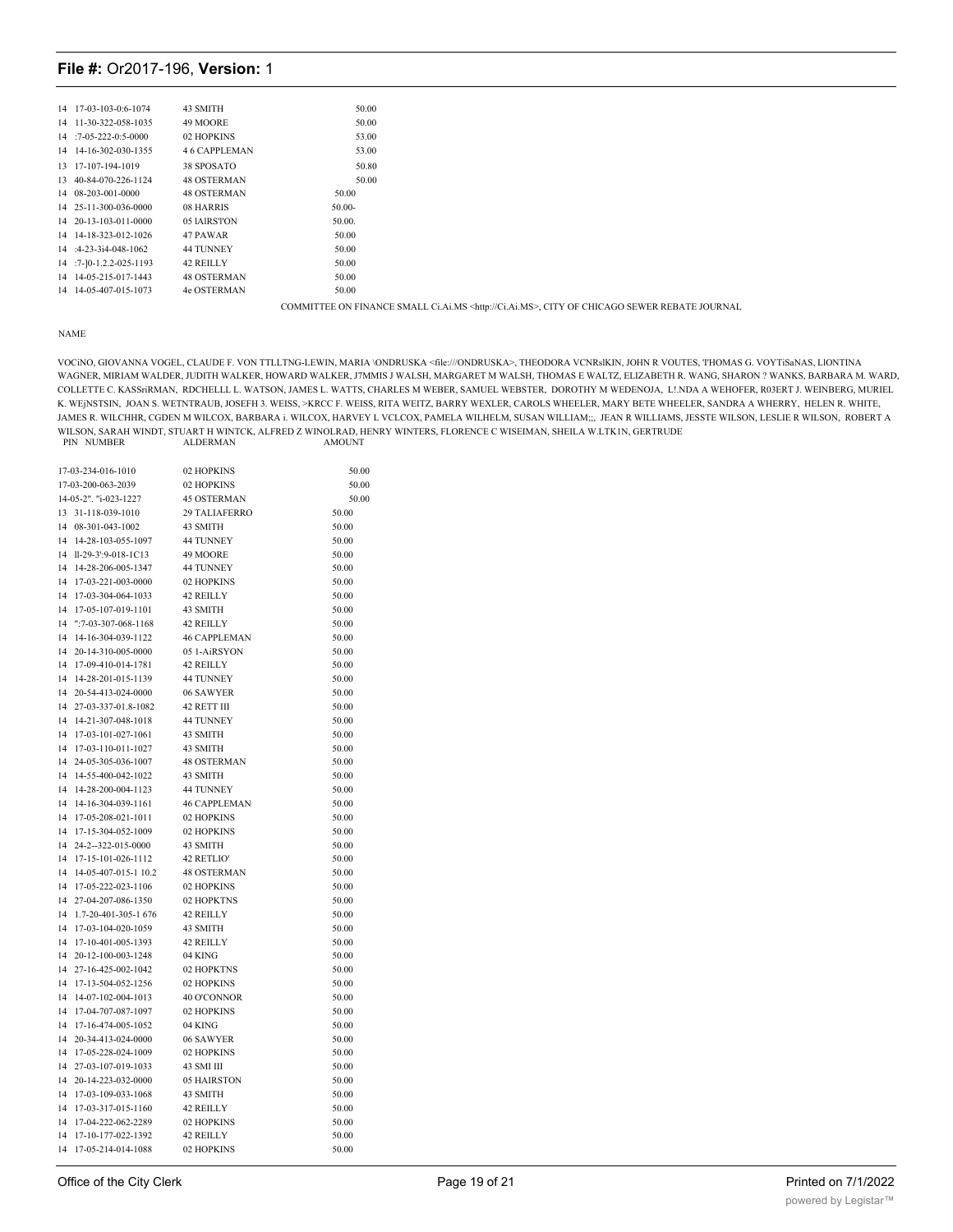| 14 17-08-208-015-0000                                                                                                                                                                                                                                                                                                                                                                                                                                                                                                                                                                                                                                                                                                                                                        | 02 HOPKINS | 50.00<br>cc>«itt~s on finance small ciajjms, city of chicago sewer rebate journal                                                                                                                                                                                                                                                                                                                                                                                             |               |  |  |  |  |  |
|------------------------------------------------------------------------------------------------------------------------------------------------------------------------------------------------------------------------------------------------------------------------------------------------------------------------------------------------------------------------------------------------------------------------------------------------------------------------------------------------------------------------------------------------------------------------------------------------------------------------------------------------------------------------------------------------------------------------------------------------------------------------------|------------|-------------------------------------------------------------------------------------------------------------------------------------------------------------------------------------------------------------------------------------------------------------------------------------------------------------------------------------------------------------------------------------------------------------------------------------------------------------------------------|---------------|--|--|--|--|--|
|                                                                                                                                                                                                                                                                                                                                                                                                                                                                                                                                                                                                                                                                                                                                                                              |            |                                                                                                                                                                                                                                                                                                                                                                                                                                                                               | <b>AMOUNT</b> |  |  |  |  |  |
| woklfai-:ri, margarste wojnarowski, irene t. wolfe, lance wolff, noah wolin, leon woLosHIN,                                                                                                                                                                                                                                                                                                                                                                                                                                                                                                                                                                                                                                                                                  |            |                                                                                                                                                                                                                                                                                                                                                                                                                                                                               |               |  |  |  |  |  |
| $:$ , :n:;a<br>ZIMMERMAN, MARYLOU ZUBA, TED E.<br>I1-121-033-10C7<br>$12 -$<br>14-21-131-035-1101<br>14-05-215-015-1122<br>36-100-011-1011<br>$10 -$<br>17-03-100-013-1025<br>14-23-200-003-1088<br>22-11-118-023-1034<br>20-12-103-039-1056<br>14-21-301-002-0000<br>17-03-214-014-1185<br>14-32-426-068-1009<br>17-29-327-037-1.000<br>13 03-300-003-3021<br>11-32-404-019-1005<br>17-10-318-058-1249<br>n-10-133-037-1119<br>14-78-207-004-1193<br>33-12-113-058-0000<br>74-03-513-017-1296<br>14-16-301-041-1695<br>17-04-215-072-1036<br>14-21-110-020-1268<br>13-17-107-209-1003<br>41 NAPOLITANO 46 CAPPLEMAN<br>48 OSTERMAN<br>50 SILVERSTEIN<br>43 SMITH<br>44 TUNNEY<br>41 I'APOLITANO 05 HAIRSTON<br>42 REILLY<br>49 MOORE<br>42 REILLY<br>42 RETIIY<br>44 TUNNEY |            | WROBLEWSKT, JANINA WYATT, ROSE MARIE YACHER, BARBIE M YAFFE, M VALERIE YAMAMOTO, CAROL N YANG, I3JSHENG YOSHIIIURA, R°ONO M. YOUNG, CARvX. i> YOUNG, DEI CIS G<br>YOUNG, EPANKLTN YOVETICH, DONALD ZuAMMALITA, ijOBBTE J. ZE&ADUA, ANA M ZE3RAK, MILDRED ZEREBINY, ELR1S ZEVIN, ESTHER N. ZICKUS, MARY A ZIEMANN, WILLIAM<br>14 03-303-036-1004 14-21-101-034-1580 17-10-223-033-1.616<br>4 6 CAPPLEMAN 02 HOPKINS 4 3 SMITH 11 THOMPSON 39 IAURINO 46 OSTERMAN 4 6 CAPPLEMAN |               |  |  |  |  |  |
|                                                                                                                                                                                                                                                                                                                                                                                                                                                                                                                                                                                                                                                                                                                                                                              |            | 41 NAPOLITANO 48 OSTERMAN 46 CAPPLQ-1AN 07 HOPKINS 46 CAPPLEMAN 28 SIOSATO<br>50.00 50.00 50.00 50.00 58.00 50.00 50.00 50.00 50.00 50.00 50.00 50.00 50.00 50.00 50.00 50.00 50.00 50.00 50.00 50.00 50.00 50.00 50.00 50.00 53.00 50.00 50.00 50.00 50.00                                                                                                                                                                                                                   |               |  |  |  |  |  |
| * TOTAL AMOUNT                                                                                                                                                                                                                                                                                                                                                                                                                                                                                                                                                                                                                                                                                                                                                               |            |                                                                                                                                                                                                                                                                                                                                                                                                                                                                               |               |  |  |  |  |  |

Chicago,  $\leq f/1$ ? ,201

# To the President and Members of the City Council:

Your Committee on Finance, having had under consideration an order authorizing the payment of Senior Citizen Sewer Rebates: